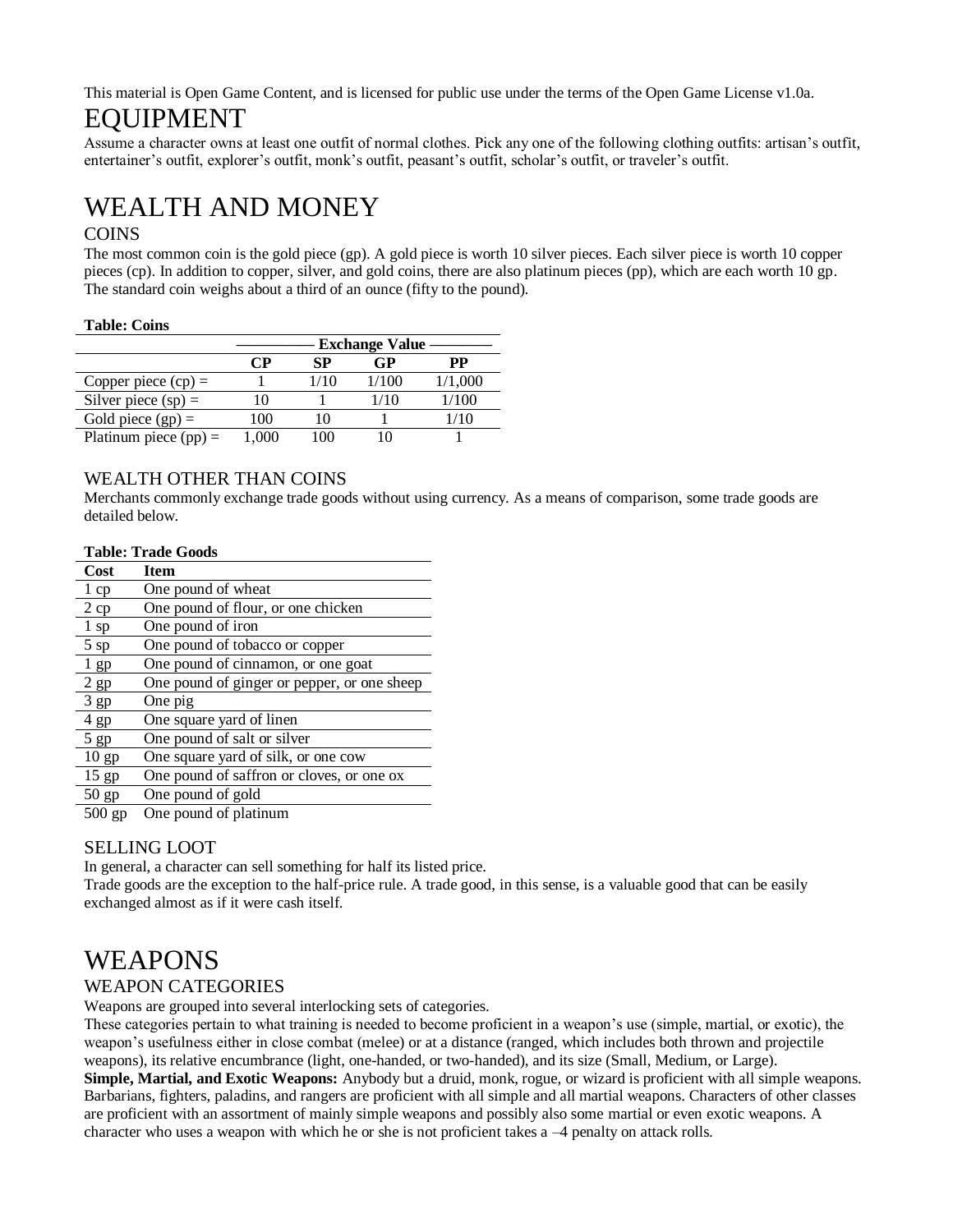**Melee and Ranged Weapons:** Melee weapons are used for making melee attacks, though some of them can be thrown as well. Ranged weapons are thrown weapons or projectile weapons that are not effective in melee.

*Reach Weapons:* Glaives, guisarmes, lances, longspears, ranseurs, spiked chains, and whips are reach weapons. A reach weapon is a melee weapon that allows its wielder to strike at targets that aren't adjacent to him or her. Most reach double the wielder's natural reach, meaning that a typical Small or Medium wielder of such a weapon can attack a creature 10 feet away, but not a creature in an adjacent square. A typical Large character wielding a reach weapon of the appropriate size can attack a creature 15 or 20 feet away, but not adjacent creatures or creatures up to 10 feet away.

*Double Weapons:* Dire flails, dwarven urgroshes, gnome hooked hammers, orc double axes, quarterstaffs, and two-bladed swords are double weapons. A character can fight with both ends of a double weapon as if fighting with two weapons, but he or she incurs all the normal attack penalties associated with two-weapon combat, just as though the character were wielding a one-handed weapon and a light weapon.

The character can also choose to use a double weapon two handed, attacking with only one end of it. A creature wielding a double weapon in one hand can't use it as a double weapon—only one end of the weapon can be used in any given round. *Thrown Weapons:* Daggers, clubs, shortspears, spears, darts, javelins, throwing axes, light hammers, tridents, shuriken, and nets are thrown weapons. The wielder applies his or her Strength modifier to damage dealt by thrown weapons (except for splash weapons). It is possible to throw a weapon that isn't designed to be thrown (that is, a melee weapon that doesn't have a numeric entry in the Range Increment column on Table: Weapons), but a character who does so takes a –4 penalty on the attack roll. Throwing a light or one-handed weapon is a standard action, while throwing a two-handed weapon is a full-round action. Regardless of the type of weapon, such an attack scores a threat only on a natural roll of 20 and deals double damage on a critical hit. Such a weapon has a range increment of 10 feet.

*Projectile Weapons:* Light crossbows, slings, heavy crossbows, shortbows, composite shortbows, longbows, composite longbows, hand crossbows, and repeating crossbows are projectile weapons. Most projectile weapons require two hands to use (see specific weapon descriptions). A character gets no Strength bonus on damage rolls with a projectile weapon unless it's a specially built composite shortbow, specially built composite longbow, or sling. If the character has a penalty for low Strength, apply it to damage rolls when he or she uses a bow or a sling.

*Ammunition:* Projectile weapons use ammunition: arrows (for bows), bolts (for crossbows), or sling bullets (for slings). When using a bow, a character can draw ammunition as a free action; crossbows and slings require an action for reloading. Generally speaking, ammunition that hits its target is destroyed or rendered useless, while normal ammunition that misses has a 50% chance of being destroyed or lost.

Although they are thrown weapons, shuriken are treated as ammunition for the purposes of drawing them, crafting masterwork or otherwise special versions of them (see Masterwork Weapons), and what happens to them after they are thrown.

**Light, One-Handed, and Two-Handed Melee Weapons:** This designation is a measure of how much effort it takes to wield a weapon in combat. It indicates whether a melee weapon, when wielded by a character of the weapon's size category, is considered a light weapon, a one-handed weapon, or a two-handed weapon.

*Light:* A light weapon is easier to use in one's off hand than a one-handed weapon is, and it can be used while grappling. A light weapon is used in one hand. Add the wielder's Strength bonus (if any) to damage rolls for melee attacks with a light weapon if it's used in the primary hand, or one-half the wielder's Strength bonus if it's used in the off hand. Using two hands to wield a light weapon gives no advantage on damage; the Strength bonus applies as though the weapon were held in the wielder's primary hand only.

An unarmed strike is always considered a light weapon.

*One-Handed:* A one-handed weapon can be used in either the primary hand or the off hand. Add the wielder's Strength bonus to damage rolls for melee attacks with a one-handed weapon if it's used in the primary hand, or 1/2 his or her Strength bonus if it's used in the off hand. If a one-handed weapon is wielded with two hands during melee combat, add 1-1/2 times the character's Strength bonus to damage rolls.

*Two-Handed:* Two hands are required to use a two-handed melee weapon effectively. Apply 1-1/2 times the character's Strength bonus to damage rolls for melee attacks with such a weapon.

**Weapon Size:** Every weapon has a size category. This designation indicates the size of the creature for which the weapon was designed.

A weapon's size category isn't the same as its size as an object. Instead, a weapon's size category is keyed to the size of the intended wielder. In general, a light weapon is an object two size categories smaller than the wielder, a one-handed weapon is an object one size category smaller than the wielder, and a two-handed weapon is an object of the same size category as the wielder.

*Inappropriately Sized Weapons:* A creature can't make optimum use of a weapon that isn't properly sized for it. A cumulative –2 penalty applies on attack rolls for each size category of difference between the size of its intended wielder and the size of its actual wielder. If the creature isn't proficient with the weapon a –4 nonproficiency penalty also applies. The measure of how much effort it takes to use a weapon (whether the weapon is designated as a light, one-handed, or two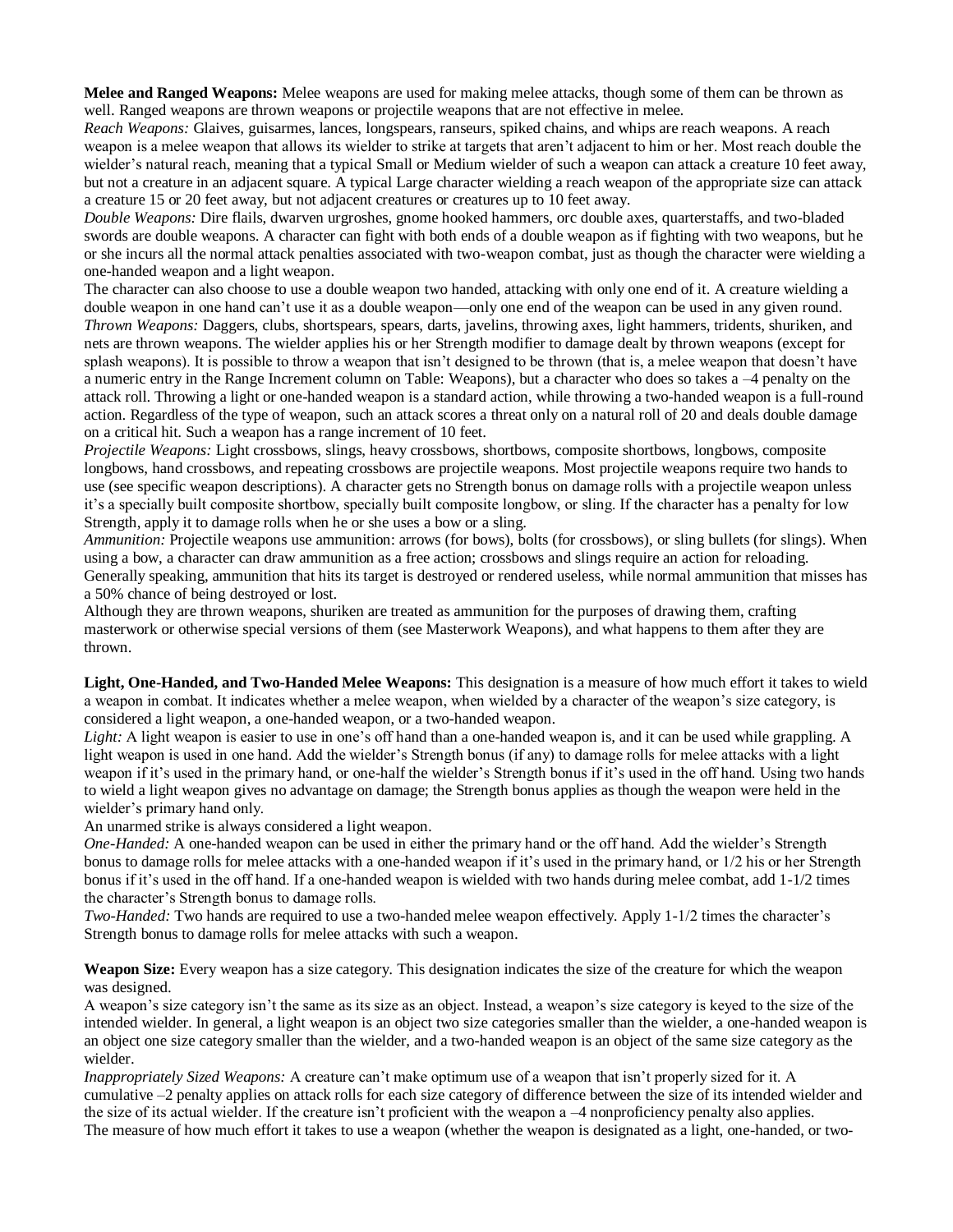handed weapon for a particular wielder) is altered by one step for each size category of difference between the wielder's size and the size of the creature for which the weapon was designed. If a weapon's designation would be changed to something other than light, one-handed, or two-handed by this alteration, the creature can't wield the weapon at all.

**Improvised Weapons:** Sometimes objects not crafted to be weapons nonetheless see use in combat. Because such objects are not designed for this use, any creature that uses one in combat is considered to be nonproficient with it and takes a –4 penalty on attack rolls made with that object. To determine the size category and appropriate damage for an improvised weapon, compare its relative size and damage potential to the weapon list to find a reasonable match. An improvised weapon scores a threat on a natural roll of 20 and deals double damage on a critical hit. An improvised thrown weapon has a range increment of 10 feet.

### WEAPON QUALITIES

Here is the format for weapon entries (given as column headings on Table: Weapons, below).

**Cost:** This value is the weapon's cost in gold pieces (gp) or silver pieces (sp). The cost includes miscellaneous gear that goes with the weapon.

This cost is the same for a Small or Medium version of the weapon. A Large version costs twice the listed price. **Damage:** The Damage columns give the damage dealt by the weapon on a successful hit. The column labeled "Dmg (S)" is for Small weapons. The column labeled "Dmg (M)" is for Medium weapons. If two damage ranges are given then the weapon is a double weapon. Use the second damage figure given for the double weapon's extra attack. Table: Tiny and Large Weapon Damage gives weapon damage values for weapons of those sizes.

| <b>Table: Tiny and Large Weapon Damage</b> |                                     |                 |  |  |  |
|--------------------------------------------|-------------------------------------|-----------------|--|--|--|
| <b>Medium</b><br>Weapon                    | <b>Tiny Weapon</b><br><b>Damage</b> | Large<br>Weapon |  |  |  |
| <b>Damage</b>                              |                                     | <b>Damage</b>   |  |  |  |
| 1d2                                        |                                     | 1d3             |  |  |  |
| 1d3                                        | 1                                   | 1d4             |  |  |  |
| 1d4                                        | 1d2                                 | 1d6             |  |  |  |
| 1d6                                        | 1d3                                 | 1d8             |  |  |  |
| 1 <sub>d8</sub>                            | 1d4                                 | 2d6             |  |  |  |
| 1d10                                       | 1d6                                 | 2d8             |  |  |  |
| 1d12                                       | 1d8                                 | 3d6             |  |  |  |
| 2d4                                        | 1d4                                 | 2d6             |  |  |  |
| 2d6                                        | 1d8                                 | 3d6             |  |  |  |
| 2d8                                        | 1d10                                | 3d8             |  |  |  |
| 2d10                                       | 2d6                                 | 4d8             |  |  |  |

**Critical:** The entry in this column notes how the weapon is used with the rules for critical hits. When your character scores a critical hit, roll the damage two, three, or four times, as indicated by its critical multiplier (using all applicable modifiers on each roll), and add all the results together.

*Exception:* Extra damage over and above a weapon's normal damage is not multiplied when you score a critical hit.

x*2:* The weapon deals double damage on a critical hit.

x*3:* The weapon deals triple damage on a critical hit.

x*3/*x*4:* One head of this double weapon deals triple damage on a critical hit. The other head deals quadruple damage on a critical hit.

x*4:* The weapon deals quadruple damage on a critical hit.

*19–20/*x*2:* The weapon scores a threat on a natural roll of 19 or 20 (instead of just 20) and deals double damage on a critical hit. (The weapon has a threat range of  $19-20$ .)

*18–20/*x*2:* The weapon scores a threat on a natural roll of 18, 19, or 20 (instead of just 20) and deals double damage on a critical hit. (The weapon has a threat range of 18–20.)

**Range Increment:** Any attack at less than this distance is not penalized for range. However, each full range increment imposes a cumulative –2 penalty on the attack roll. A thrown weapon has a maximum range of five range increments. A projectile weapon can shoot out to ten range increments.

**Weight:** This column gives the weight of a Medium version of the weapon. Halve this number for Small weapons and double it for Large weapons.

**Type:** Weapons are classified according to the type of damage they deal: bludgeoning, piercing, or slashing. Some monsters may be resistant or immune to attacks from certain types of weapons.

Some weapons deal damage of multiple types. If a weapon is of two types, the damage it deals is not half one type and half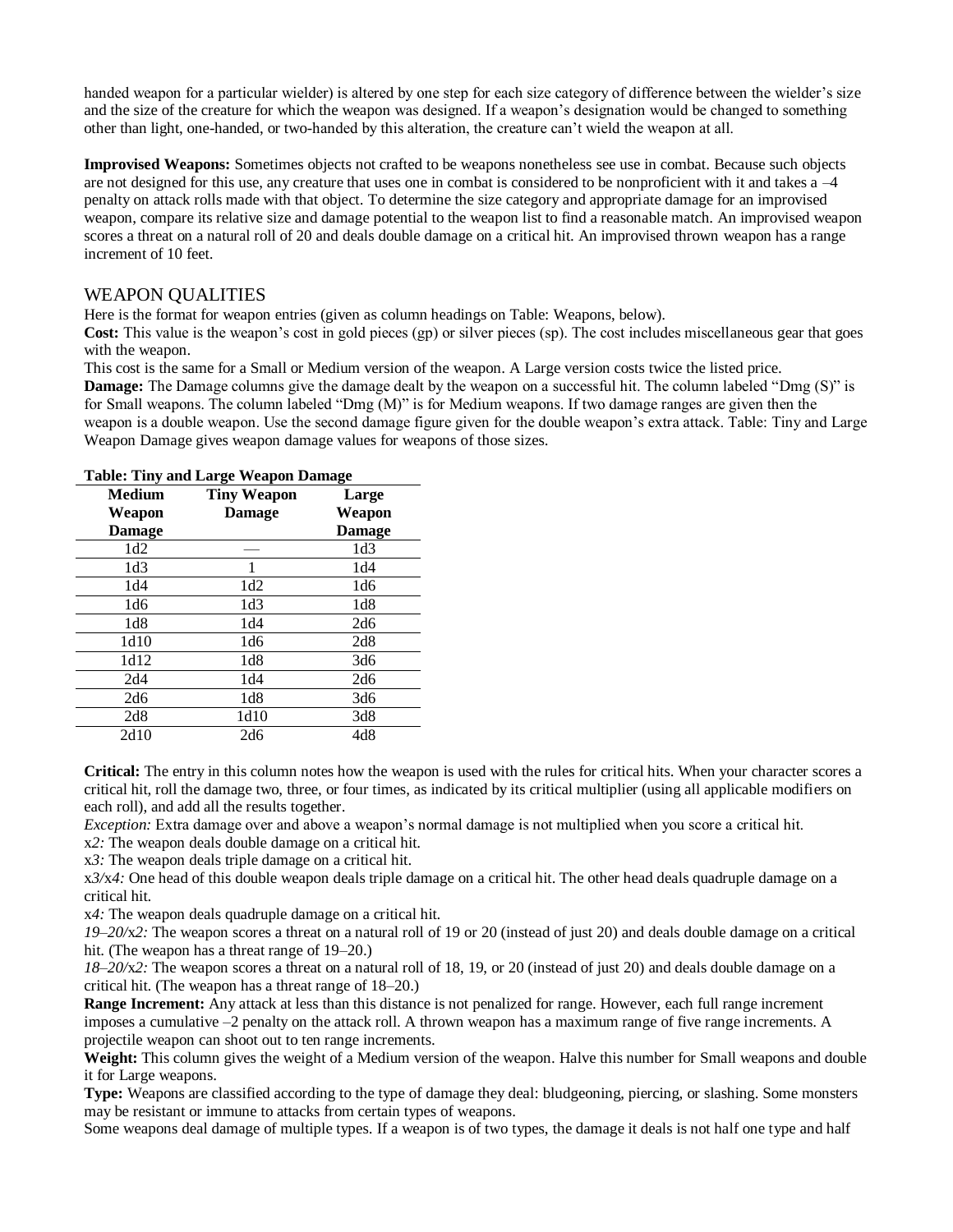another; all of it is both types. Therefore, a creature would have to be immune to both types of damage to ignore any of the damage from such a weapon.

In other cases, a weapon can deal either of two types of damage. In a situation when the damage type is significant, the wielder can choose which type of damage to deal with such a weapon.

**Special:** Some weapons have special features. See the weapon descriptions for details.

#### WEAPON DESCRIPTIONS **Table: Weapons**

| тиоте, ггенропо<br><b>Simple Weapons</b> | Cost                    | Dmg(S)           | Dmg(M)           | <b>Critical</b> | Range                           | Weight <sup>1</sup> | Type <sup>2</sup>                  |
|------------------------------------------|-------------------------|------------------|------------------|-----------------|---------------------------------|---------------------|------------------------------------|
| <b>Unarmed Attacks</b>                   |                         |                  |                  |                 | <b>Increment</b>                |                     |                                    |
| Gauntlet                                 |                         | 1d2              | 1d3              | x2              |                                 | 1 lb.               | Bludgeoning                        |
| Unarmed strike                           | $\frac{2 \text{ gp}}{}$ | 1d2 <sup>3</sup> | $1d3^3$          | x2              |                                 |                     | Bludgeoning                        |
|                                          |                         |                  |                  |                 |                                 |                     |                                    |
| <b>Light Melee Weapons</b>               |                         |                  |                  |                 |                                 |                     |                                    |
| Dagger                                   | 2 <sub>gp</sub>         | 1d3              | 1d4              | $19 - 20/x2$    | 10 ft.                          | 1 lb.               | Piercing or slashing               |
| Dagger, punching                         | $2$ $gp$                | 1d3              | 1d4              | x3              |                                 | 1 lb.               | Piercing                           |
| Gauntlet, spiked                         | $5$ $gp$                | 1d3              | 1d4              | x2              |                                 | 1 lb.               | Piercing                           |
| Mace, light                              | $5$ $gp$                | 1d4              | 1d6              | $\ge 2$         |                                 | 4 lb.               | Bludgeoning                        |
| Sickle                                   | 6 gp                    | 1d4              | 1d6              | x2              |                                 | 2 lb.               | Slashing                           |
| <b>One-Handed Melee Weapons</b>          |                         |                  |                  |                 |                                 |                     |                                    |
| Club                                     |                         | 1d4              | 1d6              | x2              | 10 ft.                          | 3 lb.               | Bludgeoning                        |
| Mace, heavy                              | 12 gp                   | 1d6              | 1d8              | $\ge 2$         |                                 | $8$ lb.             | Bludgeoning                        |
| Morningstar                              | 8 gp                    | 1d6              | 1d8              | $\overline{x2}$ |                                 | 6 lb.               | <b>Bludgeoning</b> and<br>piercing |
| Shortspear                               | $1$ gp                  | 1d4              | 1d6              | x2              | 20 ft.                          | 3 lb.               | Piercing                           |
| Two-Handed Melee Weapons                 |                         |                  |                  |                 |                                 |                     |                                    |
| Longspear <sup>4</sup>                   | 5 gp                    | 1d6              | 1d8              | x3              |                                 | 9 lb.               | Piercing                           |
| Quarterstaff <sup>5</sup>                |                         | 1d4/1d4          | 1d6/1d6          | x2              |                                 | 4 lb.               | Bludgeoning                        |
| Spear                                    | $2$ $gp$                | 1d6              | 1d8              | x3              | 20 ft.                          | 6 lb.               | Piercing                           |
| Ranged Weapons                           |                         |                  |                  |                 |                                 |                     |                                    |
| Crossbow, heavy                          | 50 gp                   | 1d8              | 1d10             | $19 - 20/x2$    | 120 ft.                         | 8 lb.               | Piercing                           |
| Bolts, crossbow (10)                     | $1$ gp                  |                  |                  |                 |                                 | 1 lb.               |                                    |
| Crossbow, light                          | 35 gp                   | 1d6              | 1d8              | $19 - 20/x2$    | 80 ft.                          | 4 lb.               | Piercing                           |
| Bolts, crossbow (10)                     | $1$ gp                  |                  |                  |                 |                                 | 1 lb.               |                                    |
| Dart                                     | 5sp                     | 1d3              | 1d4              | x2              | 20 ft.                          | $1/2$ lb.           | Piercing                           |
| Javelin                                  | $1$ gp                  | 1d4              | 1d6              | x2              | 30 ft.                          | 2 lb.               | Piercing                           |
| Sling                                    |                         | 1d3              | 1d4              | x2              | 50 ft.                          | $0$ lb.             | Bludgeoning                        |
| Bullets, sling (10)                      | $1$ sp                  |                  |                  |                 |                                 | 5 lb.               |                                    |
| <b>Martial Weapons</b>                   | Cost                    | Dmg(S)           | Dmg(M)           | <b>Critical</b> | Range                           | Weight1             | Type <sup>2</sup>                  |
|                                          |                         |                  |                  |                 | <b>Increment</b>                |                     |                                    |
| <b>Light Melee Weapons</b>               |                         |                  |                  |                 |                                 |                     |                                    |
| Axe, throwing                            | 8 gp                    | 1d4              | 1d6              | x2              | 10 ft.                          | 2 lb.               | Slashing                           |
| Hammer, light                            | $1$ gp                  | 1d3              | 1d4              | x2              | 20 ft.                          | $\overline{2}$ lb.  | Bludgeoning                        |
| Handaxe                                  | 6 gp                    | 1d4              | 1d6              | $\overline{x3}$ |                                 | 3 lb.               | Slashing                           |
| Kukri                                    | 8 gp                    | 1d3              | 1d4              | $18 - 20/x2$    |                                 | 2 lb.               | Slashing                           |
| Pick, light                              | $4$ gp                  | 1d3              | 1d4              | x4              |                                 | 3 lb.               | Piercing                           |
| Sap                                      | $1$ gp                  | $1d4^3$          | 1d6 <sup>3</sup> | x2              | $\overbrace{\qquad \qquad }^{}$ | $\overline{2}$ lb.  | Bludgeoning                        |
| Shield, light                            | special                 | 1d2              | 1d3              | x2              |                                 | special             | Bludgeoning                        |
| Spiked armor                             | special                 | 1d4              | 1d6              | x2              | $\overline{\phantom{0}}$        | special             | Piercing                           |
| Spiked shield, light                     | special                 | 1d3              | 1d4              | x2              | $\overline{\phantom{0}}$        | special             | Piercing                           |
| Sword, short                             | $10$ gp                 | 1d4              | 1d6              | $19 - 20/x2$    |                                 | 2 lb.               | Piercing                           |
| <b>One-Handed Melee Weapons</b>          |                         |                  |                  |                 |                                 |                     |                                    |
| Battleaxe                                | $10$ gp                 | 1d6              | 1d8              | x3              |                                 | 6 lb.               | Slashing                           |
| Flail                                    | 8 gp                    | 1d6              | 1d8              | x2              |                                 | 5 lb.               | Bludgeoning                        |
| Longsword                                | 15 gp                   | 1d6              | 1d8              | $19 - 20/x2$    | $\overline{\phantom{0}}$        | 4 lb.               | $\overline{\text{Slashing}}$       |
| Pick, heavy                              | 8 gp                    | 1d4              | 1d6              | x4              |                                 | 6 lb.               | Piercing                           |
| Rapier                                   | 20 gp                   | 1d4              | 1d6              | $18 - 20/x2$    | $\overline{\phantom{0}}$        | 2 lb.               | Piercing                           |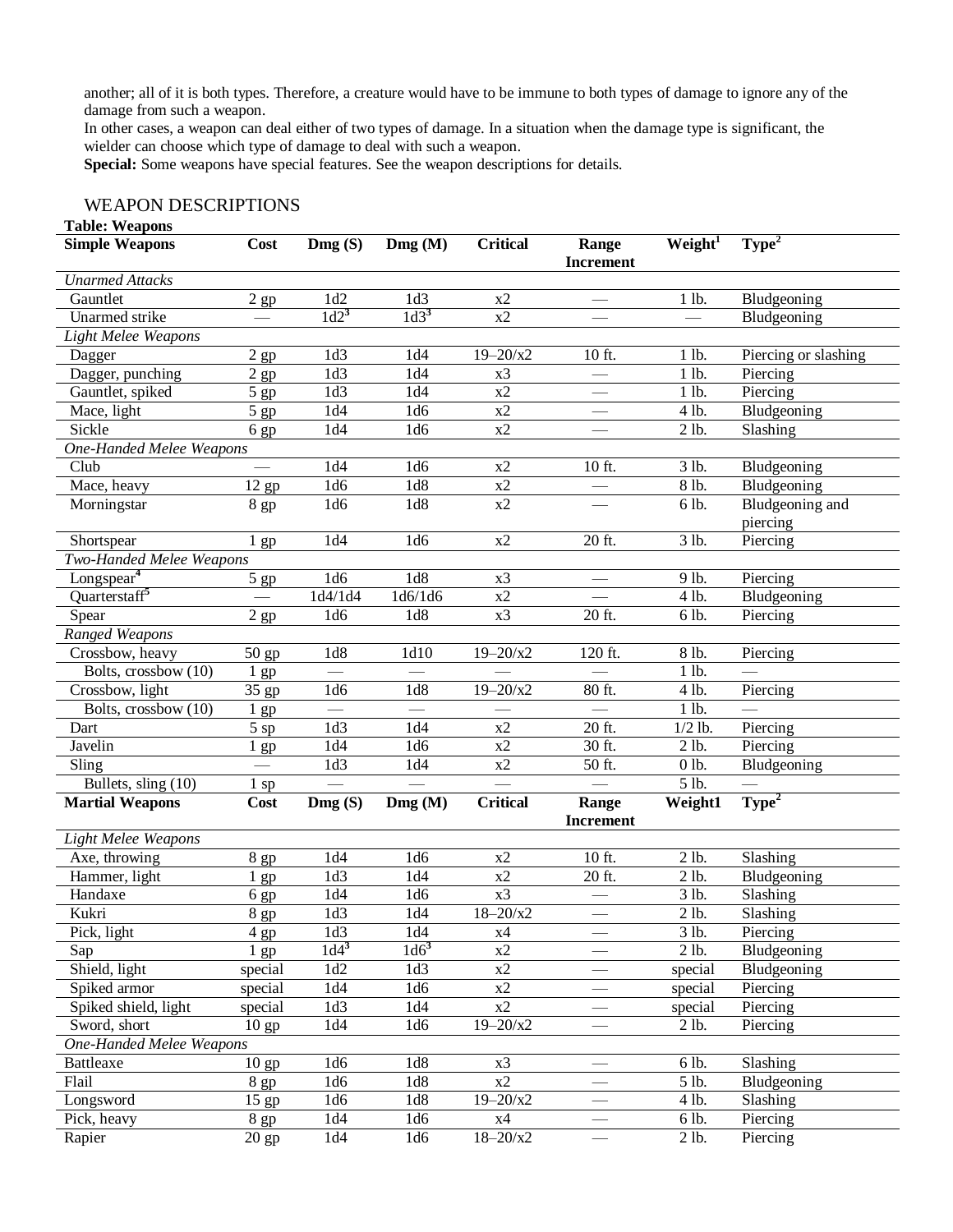| Scimitar                        | $15$ gp            | 1d4                     | 1d6              | $18 - 20/x2$       |                          | 4 lb.               | Slashing             |
|---------------------------------|--------------------|-------------------------|------------------|--------------------|--------------------------|---------------------|----------------------|
| Shield, heavy                   | special            | 1d3                     | 1d4              | x2                 |                          | special             | Bludgeoning          |
| Spiked shield, heavy            | special            | 1d4                     | 1d6              | x2                 |                          | special             | Piercing             |
| Trident                         | 15 gp              | 1d6                     | $1d8$            | x2                 | 10 ft.                   | 4 lb.               | Piercing             |
| Warhammer                       | $12$ gp            | 1d6                     | 1d8              | $\overline{x3}$    |                          | 5 lb.               | Bludgeoning          |
| Two-Handed Melee Weapons        |                    |                         |                  |                    |                          |                     |                      |
| Falchion                        | 75 gp              | 1d6                     | 2d4              | $18 - 20/x2$       |                          | 8 lb.               | Slashing             |
| Glaive <sup>4</sup>             | 8 gp               | $1d8$                   | $1d10$           | x3                 | $\overline{\phantom{0}}$ | 10 lb.              | Slashing             |
| Greataxe                        | 20 gp              | 1d10                    | 1d12             | $\overline{x3}$    |                          | 12 lb.              | Slashing             |
| Greatclub                       | $5$ $gp$           | $1d8$                   | $1d10$           | $\overline{x2}$    | $\overline{\phantom{0}}$ | 8 lb.               | Bludgeoning          |
| Flail, heavy                    | 15 gp              | $1d8$                   | 1d10             | $19 - 20/x2$       |                          | 10 lb.              | Bludgeoning          |
| Greatsword                      | 50 <sub>gp</sub>   | 1d10                    | 2d6              | $19 - 20/x2$       |                          | 8 lb.               | Slashing             |
| Guisarme <sup>4</sup>           | 9 gp               | 1d6                     | 2d4              | x3                 |                          | 12 lb.              | Slashing             |
| Halberd                         | $10$ gp            | 1d8                     | 1d10             | x3                 | $\qquad \qquad$          | 12 lb.              | Piercing or slashing |
| Lance <sup>4</sup>              | $10$ gp            | 1d6                     | 1d8              | $\overline{x3}$    |                          | 10 lb.              | Piercing             |
| Ranseur <sup>4</sup>            | $\overline{10}$ gp | 1d6                     | 2d4              | x3                 | $\qquad \qquad$          | 12 lb.              | Piercing             |
| Scythe                          | 18 gp              | 1d6                     | 2d4              | $\ge 4$            |                          | 10 lb.              | Piercing or slashing |
| Ranged Weapons                  |                    |                         |                  |                    |                          |                     |                      |
| Longbow                         | 75 gp              | 1d6                     | 1d8              | x3                 | 100 ft.                  | 3 lb.               | Piercing             |
| Arrows (20)                     | $1$ gp             |                         |                  |                    |                          | 3 lb.               |                      |
| Longbow, composite              | $100$ gp           | 1d6                     | $1d8$            | x3                 | 110 ft.                  | 3 lb.               | Piercing             |
| Arrows (20)                     | $1$ gp             |                         |                  |                    |                          | 3 lb.               |                      |
| Shortbow                        | $\overline{30}$ gp | 1d4                     | 1d6              | x3                 | 60 ft.                   | 2 lb.               | Piercing             |
| Arrows (20)                     | $1$ gp             |                         |                  |                    |                          | 3 lb.               |                      |
| Shortbow, composite             | 75 gp              | 1d4                     | 1d6              | x3                 | 70 ft.                   | 2 lb.               | Piercing             |
| Arrows (20)                     | $1$ gp             |                         |                  |                    |                          | 3 lb.               |                      |
| <b>Exotic Weapons</b>           | Cost               | Dmg(S)                  | Dmg(M)           | <b>Critical</b>    | Range                    | Weight <sup>1</sup> | Type <sup>2</sup>    |
|                                 |                    |                         |                  |                    | <b>Increment</b>         |                     |                      |
| <b>Light Melee Weapons</b>      |                    |                         |                  |                    |                          |                     |                      |
|                                 |                    |                         |                  |                    |                          |                     |                      |
| Kama                            |                    | 1d4                     | 1d6              | x2                 |                          | 2 lb.               | Slashing             |
| Nunchaku                        | $2$ gp             | 1d4                     | 1d6              | x2                 |                          | 2 lb.               | Bludgeoning          |
| Sai                             | $2$ gp             | 1d3                     | 1d4              |                    | 10 ft.                   | 1 lb.               |                      |
|                                 | $1$ gp             | 1d4                     | 1d6              | $\ge 2$<br>x2      |                          | 1 lb.               | Bludgeoning          |
| Siangham                        | 3 gp               |                         |                  |                    |                          |                     | Piercing             |
| <b>One-Handed Melee Weapons</b> |                    |                         |                  |                    |                          |                     |                      |
| Sword, bastard                  | 35 gp              | $1d8$                   | 1d10             | $19 - 20/x2$       |                          | 6 lb.               | Slashing             |
| Waraxe, dwarven                 | 30 gp              | 1d8<br>1d2 <sup>3</sup> | 1d10             | x3                 |                          | 8 lb.               | Slashing             |
| Whip <sup>4</sup>               | $1$ gp             |                         | 1d3 <sup>3</sup> | $\overline{x2}$    |                          | 2 lb.               | Slashing             |
| Two-Handed Melee Weapons        |                    |                         |                  |                    |                          |                     |                      |
| Axe, orc double $5$             | $60$ gp            | 1d6/1d6                 | 1d8/1d8          | x3                 |                          | 15 lb.              | Slashing             |
| Chain, spiked <sup>4</sup>      | $25$ $gp$          | 1d6                     | 2d4              | x2                 |                          | 10 lb.              | Piercing             |
| Flail, dire <sup>5</sup>        | $90$ gp            | 1d6/1d6                 | $1d8/1d8$        | $\ge 2$            |                          | 10 lb.              | Bludgeoning          |
| Hammer,                         | 20 gp              | 1d6/1d4                 | 1d8/1d6          | $\overline{x3}/x4$ |                          | 6 lb.               | Bludgeoning and      |
| gnome hooked <sup>5</sup>       |                    |                         |                  |                    |                          |                     | piercing             |
| Sword, two-bladed <sup>5</sup>  | $100$ gp           | $1d6/1d6$               | $1d8/1d8$        | $19 - 20/x2$       |                          | 10 lb.              | Slashing             |
| Urgrosh, dwarven <sup>5</sup>   | $50$ gp            | 1d6/1d4                 | $1d8/1d6$        | x3                 |                          | 12 lb.              | Slashing or piercing |
| Ranged Weapons                  |                    |                         |                  |                    |                          |                     |                      |
| <b>Bolas</b>                    | 5 <sub>gp</sub>    | 1d3 <sup>3</sup>        | $1d4^3$          | x2                 | 10 ft.                   | 2 lb.               | Bludgeoning          |
| Crossbow, hand                  | $100$ gp           | 1d3                     | 1d4              | $19 - 20/x2$       | 30 ft.                   | 2 lb.               | Piercing             |
| Bolts $(10)$                    | $1$ gp             |                         |                  |                    |                          | 1 lb.               |                      |
| Crossbow,                       | $400$ gp           | 1d8                     | 1d10             | $19 - 20/x2$       | 120 ft.                  | 12 lb.              | Piercing             |
| repeating heavy                 |                    |                         |                  |                    |                          |                     |                      |
| Bolts $(5)$                     | $1$ gp             |                         |                  |                    | 1 lb.                    |                     |                      |
| Crossbow,                       | $250$ gp           | 1d6                     | $1d8$            | $19 - 20/x2$       | 80 ft.                   | 6 lb.               | Piercing             |
| repeating light                 |                    |                         |                  |                    |                          |                     |                      |
| Bolts $(5)$                     | $1$ gp             |                         |                  |                    | 1 lb.                    |                     |                      |
| Net<br>Shuriken (5)             | $20$ gp<br>$1$ gp  | $\mathbf{1}$            | 1d2              | 10 ft.<br>x2       | 6 lb.<br>10 ft.          | $1/2$ lb.           | Piercing             |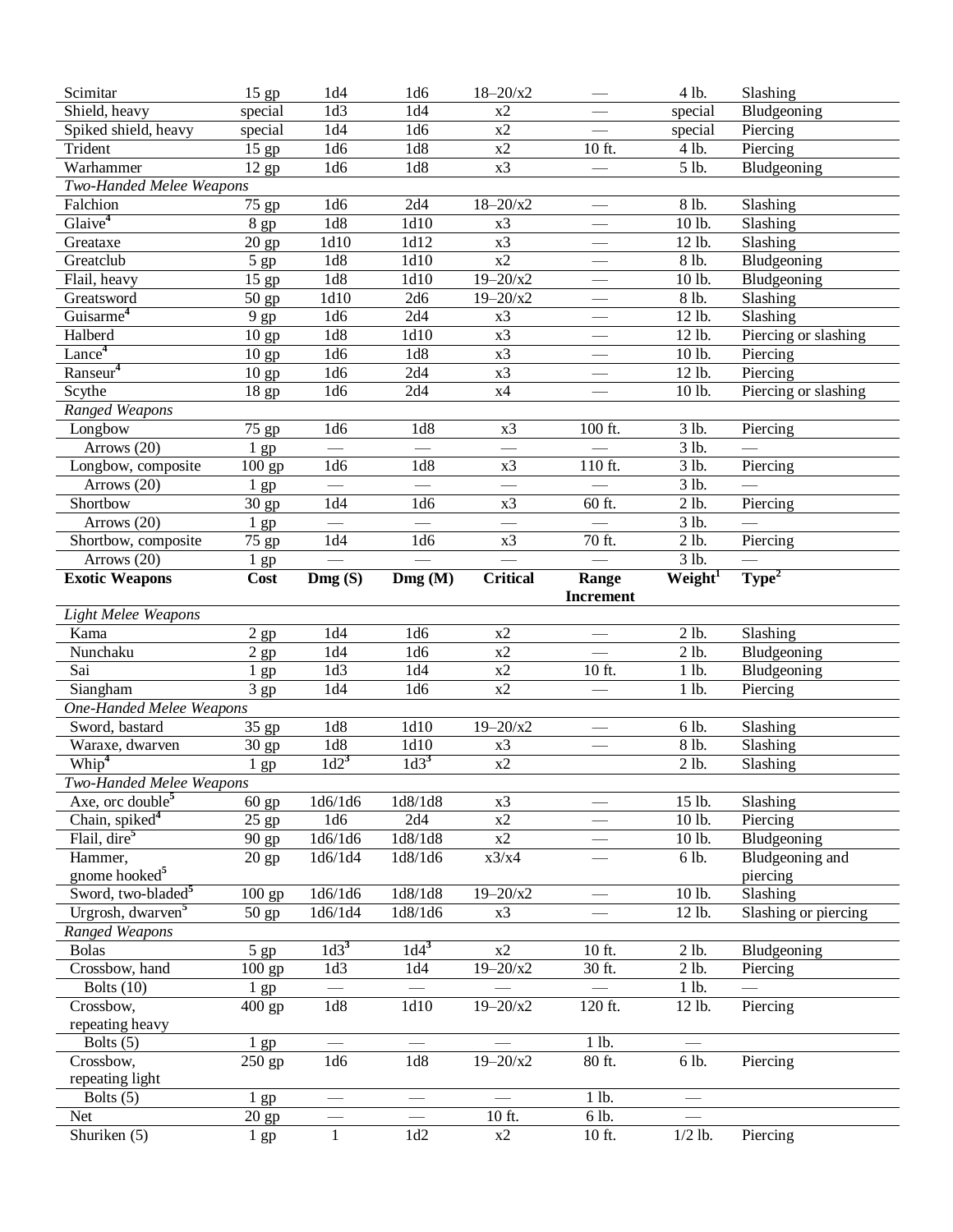1 Weight figures are for Medium weapons. A Small weapon weighs half as much, and a Large weapon weighs twice as much.

2 When two types are given, the weapon is both types if the entry specifies "and," or either type (player's choice at time of attack) if the entry specifies "or."

3 The weapon deals nonlethal damage rather than lethal damage.

4 Reach weapon.

5 Double weapon.

Weapons found on Table: Weapons that have special options for the wielder ("you") are described below. Splash weapons are described under Special Substances and Items.

**Arrows:** An arrow used as a melee weapon is treated as a light improvised weapon (–4 penalty on attack rolls) and deals damage as a dagger of its size (critical multiplier x2). Arrows come in a leather quiver that holds 20 arrows. An arrow that hits its target is destroyed; one that misses has a 50% chance of being destroyed or lost.

**Axe, Orc Double:** An orc double axe is a double weapon. You can fight with it as if fighting with two weapons, but if you do, you incur all the normal attack penalties associated with fighting with two weapons, just as if you were using a onehanded weapon and a light weapon.

A creature wielding an orc double axe in one hand can't use it as a double weapon—only one end of the weapon can be used in any given round.

**Bolas:** You can use this weapon to make a ranged trip attack against an opponent. You can't be tripped during your own trip attempt when using a set of bolas.

**Bolts:** A crossbow bolt used as a melee weapon is treated as a light improvised weapon (–4 penalty on attack rolls) and deals damage as a dagger of its size (crit x2). Bolts come in a wooden case that holds 10 bolts (or 5, for a repeating crossbow). A bolt that hits its target is destroyed; one that misses has a 50% chance of being destroyed or lost.

**Bullets, Sling:** Bullets come in a leather pouch that holds 10 bullets. A bullet that hits its target is destroyed; one that misses has a 50% chance of being destroyed or lost.

**Chain, Spiked:** A spiked chain has reach, so you can strike opponents 10 feet away with it. In addition, unlike most other weapons with reach, it can be used against an adjacent foe.

You can make trip attacks with the chain. If you are tripped during your own trip attempt, you can drop the chain to avoid being tripped.

When using a spiked chain, you get a +2 bonus on opposed attack rolls made to disarm an opponent (including the roll to avoid being disarmed if such an attempt fails).

You can use the Weapon Finesse feat to apply your Dexterity modifier instead of your Strength modifier to attack rolls with a spiked chain sized for you, even though it isn't a light weapon for you.

**Crossbow, Hand:** You can draw a hand crossbow back by hand. Loading a hand crossbow is a move action that provokes attacks of opportunity.

You can shoot, but not load, a hand crossbow with one hand at no penalty. You can shoot a hand crossbow with each hand, but you take a penalty on attack rolls as if attacking with two light weapons.

**Crossbow, Heavy:** You draw a heavy crossbow back by turning a small winch. Loading a heavy crossbow is a full-round action that provokes attacks of opportunity.

Normally, operating a heavy crossbow requires two hands. However, you can shoot, but not load, a heavy crossbow with one hand at a –4 penalty on attack rolls. You can shoot a heavy crossbow with each hand, but you take a penalty on attack rolls as if attacking with two one-handed weapons. This penalty is cumulative with the penalty for one-handed firing.

**Crossbow, Light:** You draw a light crossbow back by pulling a lever. Loading a light crossbow is a move action that provokes attacks of opportunity.

Normally, operating a light crossbow requires two hands. However, you can shoot, but not load, a light crossbow with one hand at a –2 penalty on attack rolls. You can shoot a light crossbow with each hand, but you take a penalty on attack rolls as if attacking with two light weapons. This penalty is cumulative with the penalty for one-handed firing.

**Crossbow, Repeating:** The repeating crossbow (whether heavy or light) holds 5 crossbow bolts. As long as it holds bolts, you can reload it by pulling the reloading lever (a free action). Loading a new case of 5 bolts is a full-round action that provokes attacks of opportunity.

You can fire a repeating crossbow with one hand or fire a repeating crossbow in each hand in the same manner as you would a normal crossbow of the same size. However, you must fire the weapon with two hands in order to use the reloading lever, and you must use two hands to load a new case of bolts.

**Dagger:** You get a +2 bonus on Sleight of Hand checks made to conceal a dagger on your body (see the Sleight of Hand skill).

**Flail, Dire:** A dire flail is a double weapon. You can fight with it as if fighting with two weapons, but if you do, you incur all the normal attack penalties associated with fighting with two weapons, just as if you were using a one-handed weapon and a light weapon. A creature wielding a dire flail in one hand can't use it as a double weapon— only one end of the weapon can be used in any given round.

When using a dire flail, you get a  $+2$  bonus on opposed attack rolls made to disarm an enemy (including the opposed attack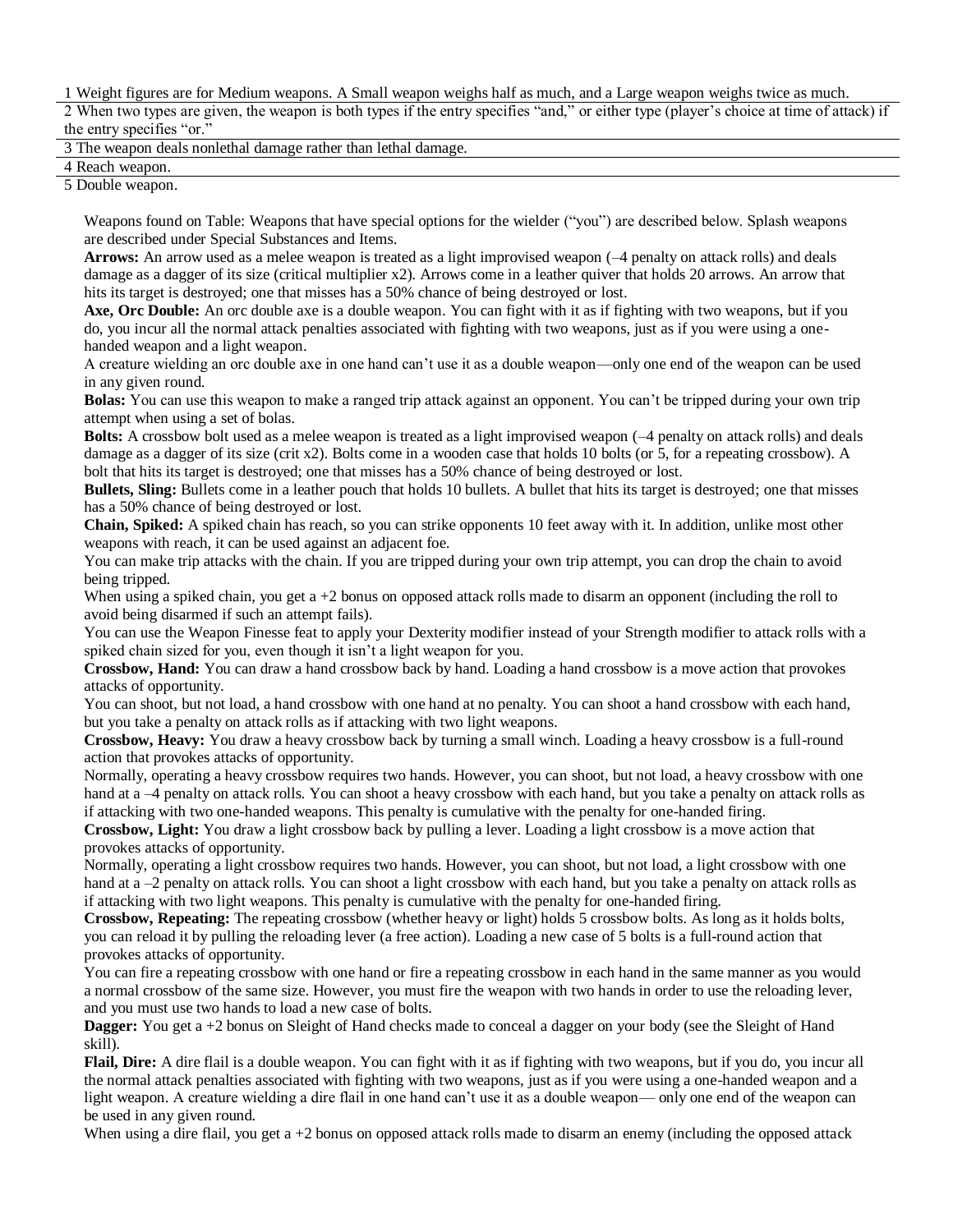roll to avoid being disarmed if such an attempt fails).

You can also use this weapon to make trip attacks. If you are tripped during your own trip attempt, you can drop the dire flail to avoid being tripped.

**Flail or Heavy Flail:** With a flail, you get a +2 bonus on opposed attack rolls made to disarm an enemy (including the roll to avoid being disarmed if such an attempt fails).

You can also use this weapon to make trip attacks. If you are tripped during your own trip attempt, you can drop the flail to avoid being tripped.

**Gauntlet:** This metal glove lets you deal lethal damage rather than nonlethal damage with unarmed strikes. A strike with a gauntlet is otherwise considered an unarmed attack. The cost and weight given are for a single gauntlet. Medium and heavy armors (except breastplate) come with gauntlets.

**Gauntlet, Spiked:** Your opponent cannot use a disarm action to disarm you of spiked gauntlets. The cost and weight given are for a single gauntlet. An attack with a spiked gauntlet is considered an armed attack.

**Glaive:** A glaive has reach. You can strike opponents 10 feet away with it, but you can't use it against an adjacent foe. **Guisarme:** A guisarme has reach. You can strike opponents 10 feet away with it, but you can't use it against an adjacent foe. You can also use it to make trip attacks. If you are tripped during your own trip attempt, you can drop the guisarme to avoid being tripped.

**Halberd:** If you use a ready action to set a halberd against a charge, you deal double damage on a successful hit against a charging character.

You can use a halberd to make trip attacks. If you are tripped during your own trip attempt, you can drop the halberd to avoid being tripped.

**Hammer, Gnome Hooked:** A gnome hooked hammer is a double weapon. You can fight with it as if fighting with two weapons, but if you do, you incur all the normal attack penalties associated with fighting with two weapons, just as if you were using a one-handed weapon and a light weapon. The hammer's blunt head is a bludgeoning weapon that deals 1d6 points of damage (crit x3). Its hook is a piercing weapon that deals 1d4 points of damage (crit x4). You can use either head as the primary weapon. The other head is the offhand weapon. A creature wielding a gnome hooked hammer in one hand can't use it as a double weapon—only one end of the weapon can be used in any given round.

You can use a gnome hooked hammer to make trip attacks. If you are tripped during your own trip attempt, you can drop the gnome hooked hammer to avoid being tripped.

Gnomes treat gnome hooked hammers as martial weapons.

**Javelin:** Since it is not designed for melee, you are treated as nonproficient with it and take a –4 penalty on attack rolls if you use a javelin as a melee weapon.

**Kama:** The kama is a special monk weapon. This designation gives a monk wielding a kama special options.

You can use a kama to make trip attacks. If you are tripped during your own trip attempt, you can drop the kama to avoid being tripped.

Lance: A lance deals double damage when used from the back of a charging mount. It has reach, so you can strike opponents 10 feet away with it, but you can't use it against an adjacent foe.

While mounted, you can wield a lance with one hand.

Longbow: You need at least two hands to use a bow, regardless of its size. A longbow is too unwieldy to use while you are mounted. If you have a penalty for low Strength, apply it to damage rolls when you use a longbow. If you have a bonus for high Strength, you can apply it to damage rolls when you use a composite longbow (see below) but not a regular longbow. **Longbow, Composite:** You need at least two hands to use a bow, regardless of its size. You can use a composite longbow

while mounted. All composite bows are made with a particular strength rating (that is, each requires a minimum Strength modifier to use with proficiency). If your Strength bonus is less than the strength rating of the composite bow, you can't effectively use it, so you take a –2 penalty on attacks with it. The default composite longbow requires a Strength modifier of +0 or higher to use with proficiency. A composite longbow can be made with a high strength rating to take advantage of an above-average Strength score; this feature allows you to add your Strength bonus to damage, up to the maximum bonus indicated for the bow. Each point of Strength bonus granted by the bow adds 100 gp to its cost.

For purposes of weapon proficiency and similar feats, a composite longbow is treated as if it were a longbow.

**Longspear:** A longspear has reach. You can strike opponents 10 feet away with it, but you can't use it against an adjacent foe. If you use a ready action to set a longspear against a charge, you deal double damage on a successful hit against a charging character.

Net: A net is used to entangle enemies. When you throw a net, you make a ranged touch attack against your target. A net's maximum range is 10 feet. If you hit, the target is entangled. An entangled creature takes  $a - 2$  penalty on attack rolls and  $a - 4$ penalty on Dexterity, can move at only half speed, and cannot charge or run. If you control the trailing rope by succeeding on an opposed Strength check while holding it, the entangled creature can move only within the limits that the rope allows. If the entangled creature attempts to cast a spell, it must make a DC 15 Concentration check or be unable to cast the spell. An entangled creature can escape with a DC 20 Escape Artist check (a full-round action). The net has 5 hit points and can be

burst with a DC 25 Strength check (also a full-round action).

A net is useful only against creatures within one size category of you.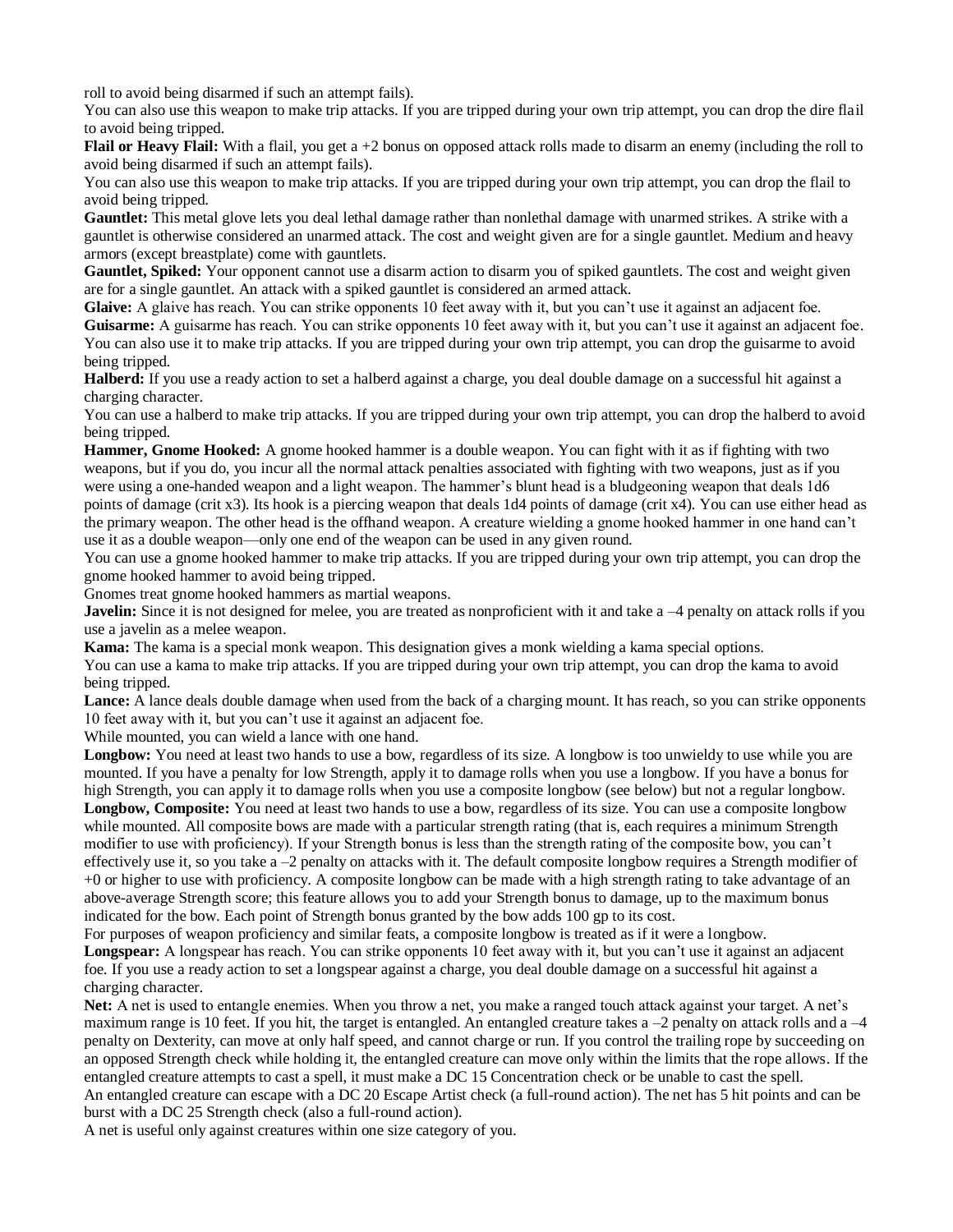A net must be folded to be thrown effectively. The first time you throw your net in a fight, you make a normal ranged touch attack roll. After the net is unfolded, you take a –4 penalty on attack rolls with it. It takes 2 rounds for a proficient user to fold a net and twice that long for a nonproficient one to do so.

**Nunchaku:** The nunchaku is a special monk weapon. This designation gives a monk wielding a nunchaku special options. With a nunchaku, you get a +2 bonus on opposed attack rolls made to disarm an enemy (including the roll to avoid being disarmed if such an attempt fails).

**Quarterstaff:** A quarterstaff is a double weapon. You can fight with it as if fighting with two weapons, but if you do, you incur all the normal attack penalties associated with fighting with two weapons, just as if you were using a one-handed weapon and a light weapon. A creature wielding a quarterstaff in one hand can't use it as a double weapon—only one end of the weapon can be used in any given round.

The quarterstaff is a special monk weapon. This designation gives a monk wielding a quarterstaff special options.

**Ranseur:** A ranseur has reach. You can strike opponents 10 feet away with it, but you can't use it against an adjacent foe. With a ranseur, you get a +2 bonus on opposed attack rolls made to disarm an opponent (including the roll to avoid being disarmed if such an attempt fails).

**Rapier:** You can use the Weapon Finesse feat to apply your Dexterity modifier instead of your Strength modifier to attack rolls with a rapier sized for you, even though it isn't a light weapon for you. You can't wield a rapier in two hands in order to apply 1-1/2 times your Strength bonus to damage.

**Sai:** With a sai, you get a +4 bonus on opposed attack rolls made to disarm an enemy (including the roll to avoid being disarmed if such an attempt fails).

The sai is a special monk weapon. This designation gives a monk wielding a sai special options.

**Scythe:** A scythe can be used to make trip attacks. If you are tripped during your own trip attempt, you can drop the scythe to avoid being tripped.

**Shield, Heavy or Light:** You can bash with a shield instead of using it for defense. See Armor for details.

**Shortbow:** You need at least two hands to use a bow, regardless of its size. You can use a shortbow while mounted. If you have a penalty for low Strength, apply it to damage rolls when you use a shortbow. If you have a bonus for high Strength, you can apply it to damage rolls when you use a composite shortbow (see below) but not a regular shortbow.

**Shortbow, Composite:** You need at least two hands to use a bow, regardless of its size. You can use a composite shortbow while mounted. All composite bows are made with a particular strength rating (that is, each requires a minimum Strength modifier to use with proficiency). If your Strength bonus is lower than the strength rating of the composite bow, you can't effectively use it, so you take a –2 penalty on attacks with it. The default composite shortbow requires a Strength modifier of +0 or higher to use with proficiency. A composite shortbow can be made with a high strength rating to take advantage of an above-average Strength score; this feature allows you to add your Strength bonus to damage, up to the maximum bonus indicated for the bow. Each point of Strength bonus granted by the bow adds 75 gp to its cost.

For purposes of weapon proficiency and similar feats, a composite shortbow is treated as if it were a shortbow.

**Shortspear:** A shortspear is small enough to wield one-handed. It may also be thrown.

**Shuriken:** A shuriken is a special monk weapon. This designation gives a monk wielding shuriken special options. A shuriken can't be used as a melee weapon.

Although they are thrown weapons, shuriken are treated as ammunition for the purposes of drawing them, crafting masterwork or otherwise special versions of them and what happens to them after they are thrown.

**Siangham:** The siangham is a special monk weapon. This designation gives a monk wielding a siangham special options. **Sickle:** A sickle can be used to make trip attacks. If you are tripped during your own trip attempt, you can drop the sickle to avoid being tripped.

**Sling:** Your Strength modifier applies to damage rolls when you use a sling, just as it does for thrown weapons. You can fire, but not load, a sling with one hand. Loading a sling is a move action that requires two hands and provokes attacks of opportunity.

You can hurl ordinary stones with a sling, but stones are not as dense or as round as bullets. Thus, such an attack deals damage as if the weapon were designed for a creature one size category smaller than you and you take  $a - 1$  penalty on attack rolls.

**Spear:** A spear can be thrown. If you use a ready action to set a spear against a charge, you deal double damage on a successful hit against a charging character.

**Spiked Armor:** You can outfit your armor with spikes, which can deal damage in a grapple or as a separate attack. See Armor for details.

**Spiked Shield, Heavy or Light:** You can bash with a spiked shield instead of using it for defense. See Armor for details. **Strike, Unarmed:** A Medium character deals 1d3 points of nonlethal damage with an unarmed strike. A Small character deals 1d2 points of nonlethal damage. A monk or any character with the Improved Unarmed Strike feat can deal lethal or nonlethal damage with unarmed strikes, at her option. The damage from an unarmed strike is considered weapon damage for the purposes of effects that give you a bonus on weapon damage rolls.

An unarmed strike is always considered a light weapon. Therefore, you can use the Weapon Finesse feat to apply your Dexterity modifier instead of your Strength modifier to attack rolls with an unarmed strike.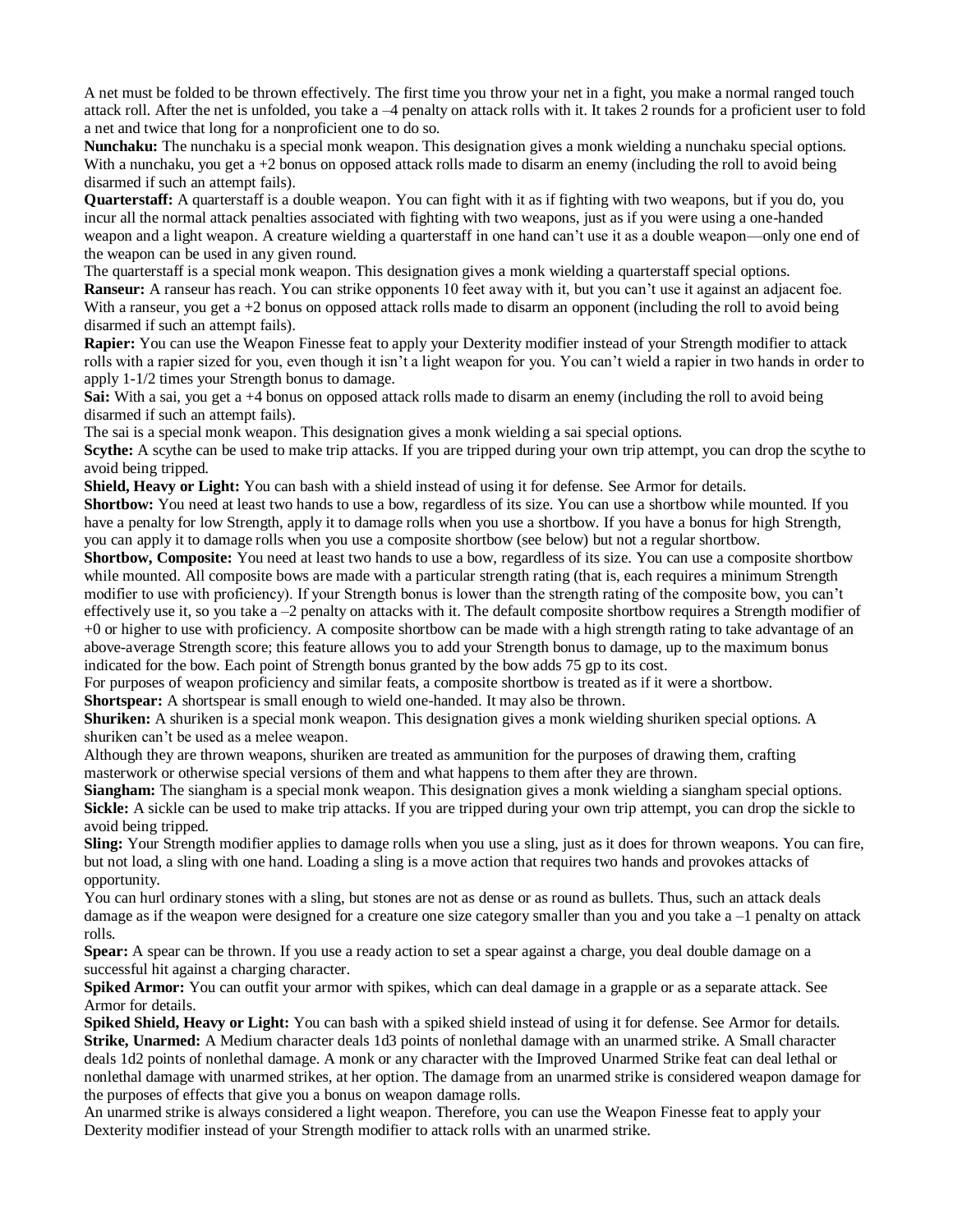**Sword, Bastard:** A bastard sword is too large to use in one hand without special training; thus, it is an exotic weapon. A character can use a bastard sword two-handed as a martial weapon.

**Sword, Two-Bladed:** A two-bladed sword is a double weapon. You can fight with it as if fighting with two weapons, but if you do, you incur all the normal attack penalties associated with fighting with two weapons, just as if you were using a onehanded weapon and a light weapon. A creature wielding a two-bladed sword in one hand can't use it as a double weapon only one end of the weapon can be used in any given round.

**Trident:** This weapon can be thrown. If you use a ready action to set a trident against a charge, you deal double damage on a successful hit against a charging character.

**Urgrosh, Dwarven:** A dwarven urgrosh is a double weapon. You can fight with it as if fighting with two weapons, but if you do, you incur all the normal attack penalties associated with fighting with two weapons, just as if you were using a onehanded weapon and a light weapon. The urgrosh's axe head is a slashing weapon that deals 1d8 points of damage. Its spear head is a piercing weapon that deals 1d6 points of damage. You can use either head as the primary weapon. The other is the off-hand weapon. A creature wielding a dwarven urgrosh in one hand can't use it as a double weapon—only one end of the weapon can be used in any given round.

If you use a ready action to set an urgrosh against a charge, you deal double damage if you score a hit against a charging character. If you use an urgrosh against a charging character, the spear head is the part of the weapon that deals damage. Dwarves treat dwarven urgroshes as martial weapons.

**Waraxe, Dwarven:** A dwarven waraxe is too large to use in one hand without special training; thus, it is an exotic weapon. A Medium character can use a dwarven waraxe two-handed as a martial weapon, or a Large creature can use it one-handed in the same way. A dwarf treats a dwarven waraxe as a martial weapon even when using it in one hand.

**Whip:** A whip deals nonlethal damage. It deals no damage to any creature with an armor bonus of +1 or higher or a natural armor bonus of +3 or higher. The whip is treated as a melee weapon with 15-foot reach, though you don't threaten the area into which you can make an attack. In addition, unlike most other weapons with reach, you can use it against foes anywhere within your reach (including adjacent foes).

Using a whip provokes an attack of opportunity, just as if you had used a ranged weapon.

You can make trip attacks with a whip. If you are tripped during your own trip attempt, you can drop the whip to avoid being tripped.

When using a whip, you get a +2 bonus on opposed attack rolls made to disarm an opponent (including the roll to keep from being disarmed if the attack fails).

You can use the Weapon Finesse feat to apply your Dexterity modifier instead of your Strength modifier to attack rolls with a whip sized for you, even though it isn't a light weapon for you.

### MASTERWORK WEAPONS

A masterwork weapon is a finely crafted version of a normal weapon. Wielding it provides a +1 enhancement bonus on attack rolls.

You can't add the masterwork quality to a weapon after it is created; it must be crafted as a masterwork weapon (see the Craft skill). The masterwork quality adds 300 gp to the cost of a normal weapon (or 6 gp to the cost of a single unit of ammunition). Adding the masterwork quality to a double weapon costs twice the normal increase (+600 gp).

Masterwork ammunition is damaged (effectively destroyed) when used. The enhancement bonus of masterwork ammunition does not stack with any enhancement bonus of the projectile weapon firing it.

All magic weapons are automatically considered to be of masterwork quality. The enhancement bonus granted by the masterwork quality doesn't stack with the enhancement bonus provided by the weapon's magic.

Even though some types of armor and shields can be used as weapons, you can't create a masterwork version of such an item that confers an enhancement bonus on attack rolls. Instead, masterwork armor and shields have lessened armor check penalties.

# ARMOR

# ARMOR QUALITIES

To wear heavier armor effectively, a character can select the Armor Proficiency feats, but most classes are automatically proficient with the armors that work best for them.

Armor and shields can take damage from some types of attacks.

Here is the format for armor entries (given as column headings on Table: Armor and Shields, below).

**Cost:** The cost of the armor for Small or Medium humanoid creatures. See Armor for Unusual Creatures, below, for armor prices for other creatures.

**Armor/Shield Bonus:** Each armor grants an armor bonus to AC, while shields grant a shield bonus to AC. The armor bonus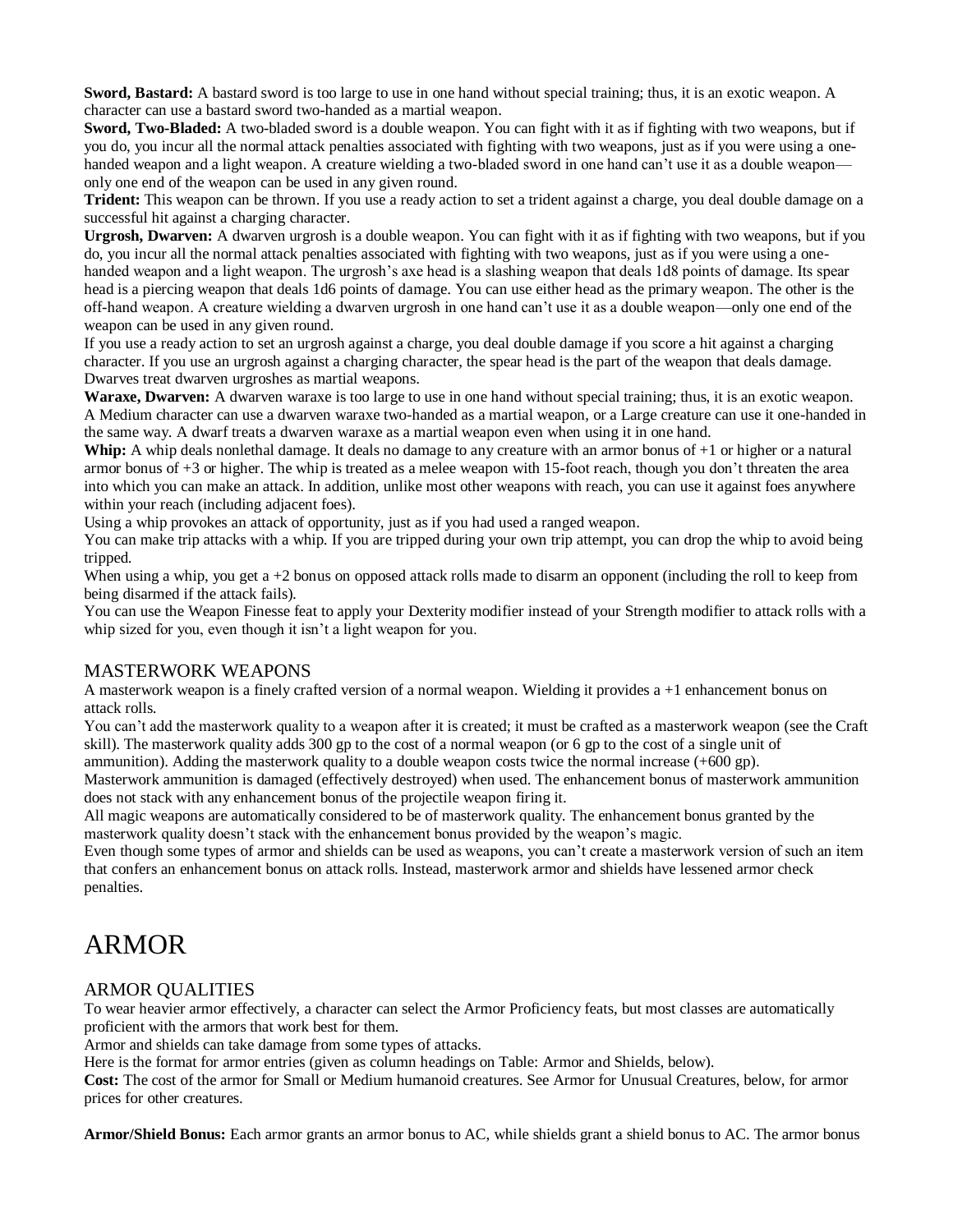from a suit of armor doesn't stack with other effects or items that grant an armor bonus. Similarly, the shield bonus from a shield doesn't stack with other effects that grant a shield bonus.

**Maximum Dex Bonus:** This number is the maximum Dexterity bonus to AC that this type of armor allows. Heavier armors limit mobility, reducing the wearer's ability to dodge blows. This restriction doesn't affect any other Dexterity-related abilities.

Even if a character's Dexterity bonus to AC drops to 0 because of armor, this situation does not count as losing a Dexterity bonus to AC.

Your character's encumbrance (the amount of gear he or she carries) may also restrict the maximum Dexterity bonus that can be applied to his or her Armor Class.

*Shields:* Shields do not affect a character's maximum Dexterity bonus.

**Armor Check Penalty:** Any armor heavier than leather hurts a character's ability to use some skills. An armor check penalty number is the penalty that applies to Balance, Climb, Escape Artist, Hide, Jump, Move Silently, Sleight of Hand, and Tumble checks by a character wearing a certain kind of armor. Double the normal armor check penalty is applied to Swim checks. A character's encumbrance (the amount of gear carried, including armor) may also apply an armor check penalty.

*Shields:* If a character is wearing armor and using a shield, both armor check penalties apply.

*Nonproficient with Armor Worn:* A character who wears armor and/or uses a shield with which he or she is not proficient takes the armor's (and/or shield's) armor check penalty on attack rolls and on all Strength-based and Dexterity-based ability and skill checks. The penalty for nonproficiency with armor stacks with the penalty for nonproficiency with shields. *Sleeping in Armor:* A character who sleeps in medium or heavy armor is automatically fatigued the next day. He or she takes a –2 penalty on Strength and Dexterity and can't charge or run. Sleeping in light armor does not cause fatigue.

**Arcane Spell Failure:** Armor interferes with the gestures that a spellcaster must make to cast an arcane spell that has a somatic component. Arcane spellcasters face the possibility of arcane spell failure if they're wearing armor. Bards can wear light armor without incurring any arcane spell failure chance for their bard spells.

*Casting an Arcane Spell in Armor:* A character who casts an arcane spell while wearing armor must usually make an arcane spell failure roll. The number in the Arcane Spell Failure Chance column on Table: Armor and Shields is the chance that the spell fails and is ruined. If the spell lacks a somatic component, however, it can be cast with no chance of arcane spell failure. *Shields:* If a character is wearing armor and using a shield, add the two numbers together to get a single arcane spell failure chance.

**Speed:** Medium or heavy armor slows the wearer down. The number on Table: Armor and Shields is the character's speed while wearing the armor. Humans, elves, half-elves, and half-orcs have an unencumbered speed of 30 feet.

They use the first column. Dwarves, gnomes, and halflings have an unencumbered speed of 20 feet. They use the second column. Remember, however, that a dwarf 's land speed remains 20 feet even in medium or heavy armor or when carrying a medium or heavy load.

*Shields:* Shields do not affect a character's speed.

**Weight:** This column gives the weight of the armor sized for a Medium wearer. Armor fitted for Small characters weighs half as much, and armor for Large characters weighs twice as much.

|                    |                  |              |                  |                      |                       |                    | $Speed$ —          |                     |
|--------------------|------------------|--------------|------------------|----------------------|-----------------------|--------------------|--------------------|---------------------|
| Armor              | Cost             | Armor/Shield | <b>Maximum</b>   | Armor                | <b>Arcane Spell</b>   | (30 ft.)           | (20 ft.)           | Weight <sup>1</sup> |
|                    |                  | <b>Bonus</b> | <b>Dex Bonus</b> | <b>Check Penalty</b> | <b>Failure Chance</b> |                    |                    |                     |
| Light armor        |                  |              |                  |                      |                       |                    |                    |                     |
| Padded             | 5 <sub>gp</sub>  | $+1$         | $+8$             | $\theta$             | 5%                    | 30 ft.             | 20 ft.             | 10 lb.              |
| Leather            | 10 <sub>gp</sub> | $+2$         | $+6$             | $\theta$             | 10%                   | 30 ft.             | 20 ft.             | 15 lb.              |
| Studded leather    | $25$ gp          | $+3$         | $+5$             | $-1$                 | 15%                   | 30 ft.             | 20 ft.             | 20 lb.              |
| Chain shirt        | $100$ gp         | $+4$         | $+4$             | $-2$                 | 20%                   | 30 ft.             | 20 ft.             | 25 lb.              |
| Medium armor       |                  |              |                  |                      |                       |                    |                    |                     |
| Hide               | $15$ gp          | $+3$         | $+4$             | $-3$                 | 20%                   | 20 ft.             | 15 ft.             | 25 lb.              |
| Scale mail         | $50$ gp          | $+4$         | $+3$             | $-4$                 | 25%                   | 20 ft.             | 15 ft.             | 30 lb.              |
| Chainmail          | $150$ gp         | $+5$         | $+2$             | $-5$                 | 30%                   | 20 ft.             | 15 ft.             | 40 lb.              |
| <b>Breastplate</b> | $200$ gp         | $+5$         | $+3$             | $-4$                 | 25%                   | 20 ft.             | 15 ft.             | 30 lb.              |
| Heavy armor        |                  |              |                  |                      |                       |                    |                    |                     |
| Splint mail        | 200 gp           | $+6$         | $+0$             | $-7$                 | 40%                   | $20 \text{ ft}^2$  | $15 \text{ ft.}^2$ | 45 lb.              |
| Banded mail        | 250 gp           | $+6$         | $+1$             | $-6$                 | 35%                   | $20 \text{ ft}^2$  | $15 \text{ ft.}^2$ | 35 lb.              |
| Half-plate         | 600 gp           | $+7$         | $+0$             | $-7$                 | 40%                   | $20 \text{ ft.}^2$ | $15 \text{ ft}^2$  | 50 lb.              |
| Full plate         | $1,500$ gp       | $+8$         | $+1$             | $-6$                 | 35%                   | $20 \text{ ft.}^2$ | $15 \text{ ft.}^2$ | 50 lb.              |
| Shields            |                  |              |                  |                      |                       |                    |                    |                     |
| <b>Buckler</b>     | $15$ gp          | $+1$         |                  | $-1$                 | 5%                    |                    |                    | 5 lb.               |

#### **Table: Armor and Shields**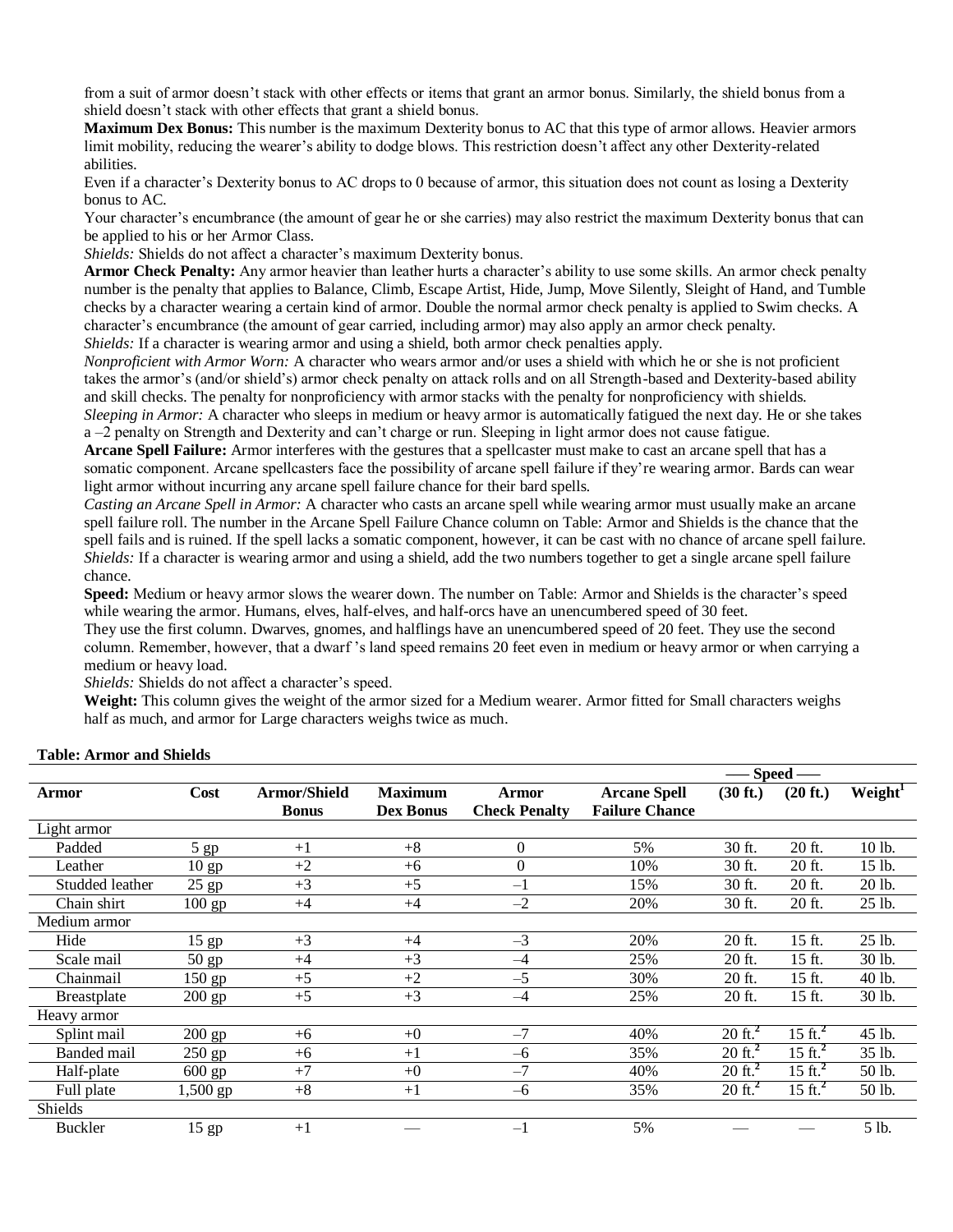| Shield, light<br>wooden | 3 gp            | $+1$     |      | $-1$    | 5%  |  | 5 lb.     |
|-------------------------|-----------------|----------|------|---------|-----|--|-----------|
| Shield, light           | 9 <sub>gp</sub> | $+1$     |      | $-1$    | 5%  |  | 6 lb.     |
| steel                   |                 |          |      |         |     |  |           |
| Shield, heavy           | 7 gp            | $+2$     |      | $-2$    | 15% |  | 10 lb.    |
| wooden                  |                 |          |      |         |     |  |           |
| Shield, heavy           | $20$ gp         | $+2$     |      | $-2$    | 15% |  | 15 lb.    |
| steel                   |                 |          |      |         |     |  |           |
| Shield, tower           | 30 gp           | $+4^{3}$ | $+2$ | $-10$   | 50% |  | 45 lb.    |
| Extras                  |                 |          |      |         |     |  |           |
| Armor spikes            | $+50$ gp        |          |      |         |     |  | $+10$ lb. |
| Gauntlet, locked        | 8 gp            |          |      | Special |     |  | $+5$ lb.  |
| Shield spikes           | $+10$ gp        |          |      |         |     |  | $+5$ lb.  |
|                         |                 |          |      |         |     |  |           |

1 Weight figures are for armor sized to fit Medium characters. Armor fitted for Small characters weighs half as much, and armor fitted for Large characters weighs twice as much.

2 When running in heavy armor, you move only triple your speed, not quadruple.

3 A tower shield can instead grant you cover. See the description.

4 Hand not free to cast spells.

### ARMOR DESCRIPTIONS

Any special benefits or accessories to the types of armor found on Table: Armor and Shields are described below. **Armor Spikes:** You can have spikes added to your armor, which allow you to deal extra piercing damage (see Table: Weapons) on a successful grapple attack. The spikes count as a martial weapon. If you are not proficient with them, you take a –4 penalty on grapple checks when you try to use them. You can also make a regular melee attack (or off-hand attack) with the spikes, and they count as a light weapon in this case. (You can't also make an attack with armor spikes if you have already made an attack with another off-hand weapon, and vice versa.)

An enhancement bonus to a suit of armor does not improve the spikes' effectiveness, but the spikes can be made into magic weapons in their own right.

**Banded Mail:** The suit includes gauntlets.

**Breastplate:** It comes with a helmet and greaves.

**Buckler:** This small metal shield is worn strapped to your forearm. You can use a bow or crossbow without penalty while carrying it. You can also use your shield arm to wield a weapon (whether you are using an off-hand weapon or using your off hand to help wield a two-handed weapon), but you take a -1 penalty on attack rolls while doing so. This penalty stacks with those that may apply for fighting with your off hand and for fighting with two weapons. In any case, if you use a weapon in your off hand, you don't get the buckler's AC bonus for the rest of the round.

You can't bash someone with a buckler.

**Chain Shirt:** A chain shirt comes with a steel cap.

**Chainmail:** The suit includes gauntlets.

**Full Plate:** The suit includes gauntlets, heavy leather boots, a visored helmet, and a thick layer of padding that is worn underneath the armor. Each suit of full plate must be individually fitted to its owner by a master armorsmith, although a captured suit can be resized to fit a new owner at a cost of 200 to 800 (2d4x100) gold pieces.

**Gauntlet, Locked:** This armored gauntlet has small chains and braces that allow the wearer to attach a weapon to the gauntlet so that it cannot be dropped easily. It provides a +10 bonus on any roll made to keep from being disarmed in combat. Removing a weapon from a locked gauntlet or attaching a weapon to a locked gauntlet is a full-round action that provokes attacks of opportunity.

The price given is for a single locked gauntlet. The weight given applies only if you're wearing a breastplate, light armor, or no armor. Otherwise, the locked gauntlet replaces a gauntlet you already have as part of the armor.

While the gauntlet is locked, you can't use the hand wearing it for casting spells or employing skills. (You can still cast spells with somatic components, provided that your other hand is free.)

Like a normal gauntlet, a locked gauntlet lets you deal lethal damage rather than nonlethal damage with an unarmed strike. **Half-Plate:** The suit includes gauntlets.

**Scale Mail:** The suit includes gauntlets.

**Shield, Heavy, Wooden or Steel:** You strap a shield to your forearm and grip it with your hand. A heavy shield is so heavy that you can't use your shield hand for anything else.

*Wooden or Steel:* Wooden and steel shields offer the same basic protection, though they respond differently to special attacks.

*Shield Bash Attacks:* You can bash an opponent with a heavy shield, using it as an off-hand weapon. See Table: Weapons for the damage dealt by a shield bash. Used this way, a heavy shield is a martial bludgeoning weapon. For the purpose of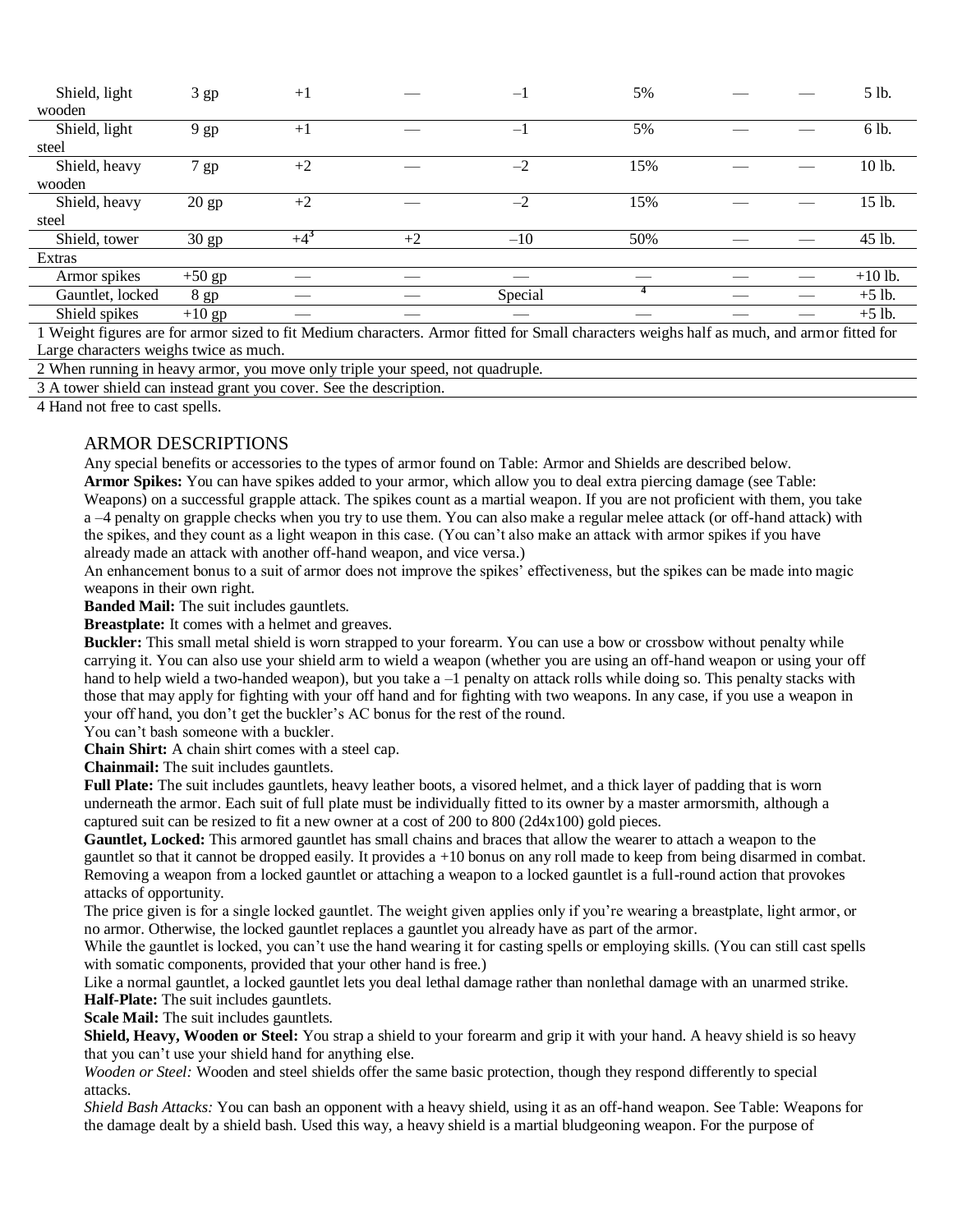penalties on attack rolls, treat a heavy shield as a one-handed weapon. If you use your shield as a weapon, you lose its AC bonus until your next action (usually until the next round). An enhancement bonus on a shield does not improve the effectiveness of a shield bash made with it, but the shield can be made into a magic weapon in its own right.

**Shield, Light, Wooden or Steel:** You strap a shield to your forearm and grip it with your hand. A light shield's weight lets you carry other items in that hand, although you cannot use weapons with it.

*Wooden or Steel:* Wooden and steel shields offer the same basic protection, though they respond differently to special attacks.

*Shield Bash Attacks:* You can bash an opponent with a light shield, using it as an off-hand weapon. See Table: Weapons for the damage dealt by a shield bash. Used this way, a light shield is a martial bludgeoning weapon. For the purpose of penalties on attack rolls, treat a light shield as a light weapon. If you use your shield as a weapon, you lose its AC bonus until your next action (usually until the next round). An enhancement bonus on a shield does not improve the effectiveness of a shield bash made with it, but the shield can be made into a magic weapon in its own right.

**Shield, Tower:** This massive wooden shield is nearly as tall as you are. In most situations, it provides the indicated shield bonus to your AC. However, you can instead use it as total cover, though you must give up your attacks to do so. The shield does not, however, provide cover against targeted spells; a spellcaster can cast a spell on you by targeting the shield you are holding. You cannot bash with a tower shield, nor can you use your shield hand for anything else.

When employing a tower shield in combat, you take  $a - 2$  penalty on attack rolls because of the shield's encumbrance. **Shield Spikes:** When added to your shield, these spikes turn it into a martial piercing weapon that increases the damage dealt by a shield bash as if the shield were designed for a creature one size category larger than you. You can't put spikes on a buckler or a tower shield. Otherwise, attacking with a spiked shield is like making a shield bash attack (see above). An enhancement bonus on a spiked shield does not improve the effectiveness of a shield bash made with it, but a spiked shield can be made into a magic weapon in its own right.

**Splint Mail:** The suit includes gauntlets.

# MASTERWORK ARMOR

Just as with weapons, you can purchase or craft masterwork versions of armor or shields. Such a well-made item functions like the normal version, except that its armor check penalty is lessened by 1.

A masterwork suit of armor or shield costs an extra 150 gp over and above the normal cost for that type of armor or shield. The masterwork quality of a suit of armor or shield never provides a bonus on attack or damage rolls, even if the armor or shield is used as a weapon.

All magic armors and shields are automatically considered to be of masterwork quality.

You can't add the masterwork quality to armor or a shield after it is created; it must be crafted as a masterwork item.

# ARMOR FOR UNUSUAL CREATURES

Armor and shields for unusually big creatures, unusually little creatures, and nonhumanoid creatures have different costs and weights from those given on Table: Armor and Shields. Refer to the appropriate line on the table below and apply the multipliers to cost and weight for the armor type in question.

|                              | <b>Humanoid</b> |                |             | <b>Nonhumanoid</b> |
|------------------------------|-----------------|----------------|-------------|--------------------|
| <b>Size</b>                  | <b>Cost</b>     | Weight         | <b>Cost</b> | Weight             |
| Tiny or smaller <sup>1</sup> | x1/2            | x1/10          | x1          | x1/10              |
| Small                        | x1              | x1/2           | x2          | x1/2               |
| Medium                       | x1              | x1             | x2          | x1                 |
| Large                        | x2              | x2             | x4          | x2                 |
| Huge                         | x4              | x <sub>5</sub> | x8          | x <sub>5</sub>     |
| Gargantuan                   | х8              | x8             | x16         | x8                 |
| Colossal                     | x16             | x12            | x32         | x12                |

1 Divide armor bonus by 2.

# GETTING INTO AND OUT OF ARMOR

The time required to don armor depends on its type; see Table: Donning Armor.

**Don:** This column tells how long it takes a character to put the armor on. (One minute is 10 rounds.) Readying (strapping on) a shield is only a move action.

**Don Hastily:** This column tells how long it takes to put the armor on in a hurry. The armor check penalty and armor bonus for hastily donned armor are each 1 point worse than normal.

**Remove:** This column tells how long it takes to get the armor off. Loosing a shield (removing it from the arm and dropping it) is only a move action.

**Table: Donning Armor**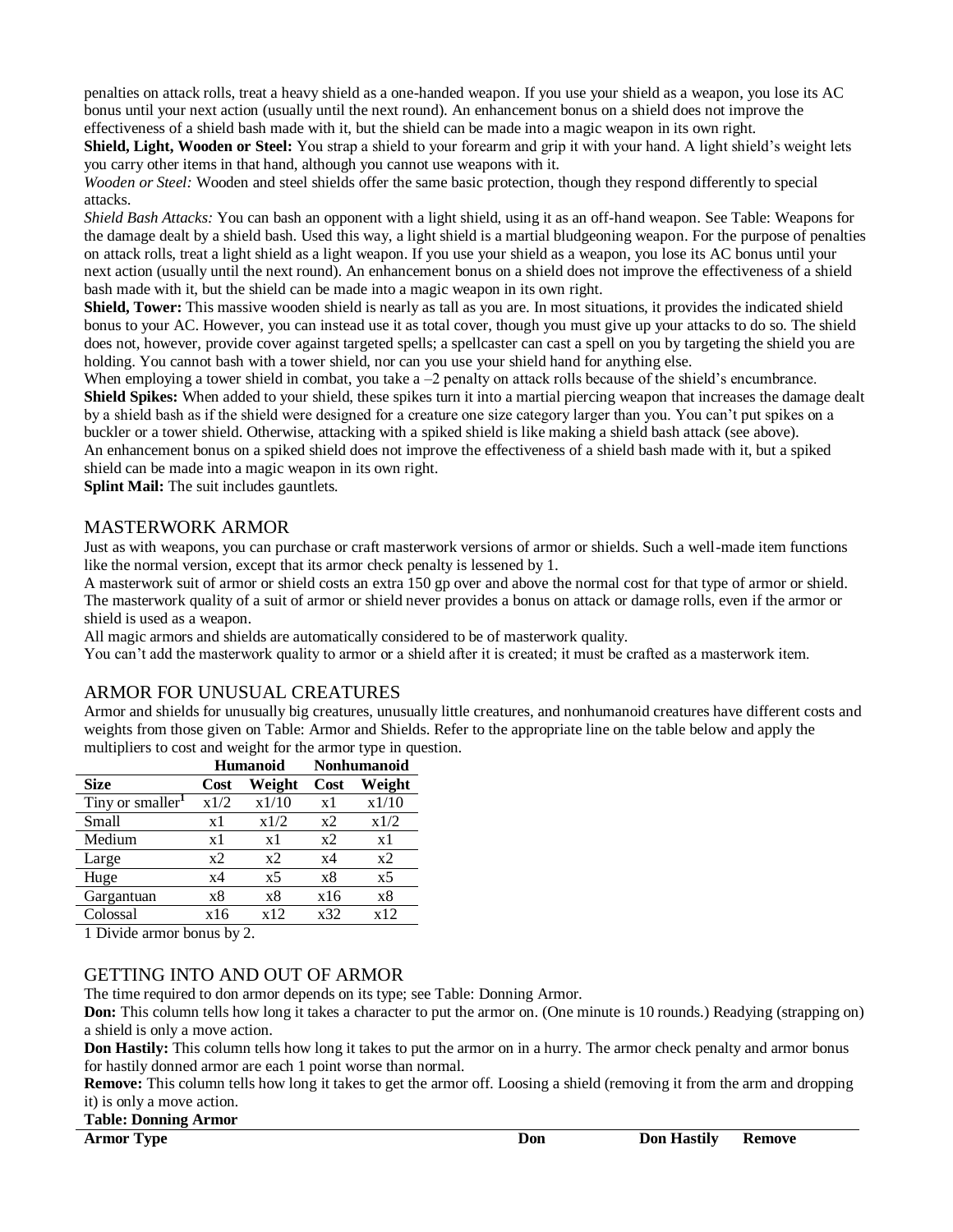| Shield (any)                                                    | move action            | n/a                    | l move action                |
|-----------------------------------------------------------------|------------------------|------------------------|------------------------------|
| Padded, leather, hide, studded leather, or chain shirt          | minute                 | 5 rounds               | minute                       |
| Breastplate, scale mail, chainmail, banded mail, or splint mail | 4 minutes <sup>1</sup> | minute                 | minute                       |
| Half-plate or full plate                                        | 4 minutes <sup>2</sup> | 4 minutes <sup>1</sup> | $1d4+1$ minutes <sup>1</sup> |

1 If the character has some help, cut this time in half. A single character doing nothing else can help one or two adjacent characters. Two characters can't help each other don armor at the same time.

2 The wearer must have help to don this armor. Without help, it can be donned only hastily.

# GOODS AND SERVICES

# **Table: Goods and Services**

| Cost<br>Weight<br>Item<br>2 lb <sup>1</sup><br>Backpack (empty)<br>$\overline{2}$ gp<br>Barrel (empty)<br>$2$ gp<br>30 lb.<br>Basket (empty)<br>$\overline{4}$ sp<br>1 lb.<br>5 lb <sup>1</sup><br>Bedroll<br>$1$ sp<br>Bell<br>$1_{g\underline{p}}$<br>3 lb <sup>1</sup><br>$\overline{5}$ sp<br>Blanket, winter<br>$\overline{5}$ gp<br>$\overline{5}$ lb.<br>Block and tackle<br>$\overline{2}$ gp<br>Bottle, wine, glass<br>$\overline{5}$ sp<br>2 lb.<br>Bucket (empty)<br>$\overline{2}$ lb.<br>$1_{g}p$<br>Caltrops<br>Candle<br>1 cp<br>1 lb.<br>$1$ sp<br>Canvas (sq. yd.)<br>$1/2$ lb.<br>1 <sub>gp</sub><br>Case, map or scroll<br>2 lb.<br>Chain (10 ft.)<br>30 gp<br>Chalk, 1 piece<br>1 cp<br>25 lb.<br>Chest (empty)<br>$2$ gp<br>$\overline{2}$ gp<br>5 lb.<br>Crowbar<br>1 cp<br>20 lb.<br>Firewood (per day)<br>Fishhook<br>$1$ sp<br>Fishing net, 25 sq. ft.<br>5 lb.<br>4 gp<br>$1 - 1/2$ lb.<br>3cp<br>Flask (empty)<br>Flint and steel<br>1 <sub>gp</sub><br>4 lb.<br>1 <sub>gp</sub><br>Grappling hook<br>$\overline{5}$ sp<br>2 lb.<br>Hammer<br>8 <sub>gp</sub><br>Ink $(1 \text{ oz. } \text{vial})$<br>$1$ sp<br>Inkpen<br>$\overline{3}$ cp<br>Jug, clay<br>9 lb.<br>$\overline{5}$ cp<br>$\overline{2}0$ lb.<br>Ladder, 10-foot<br>$1$ sp<br>1 lb.<br>Lamp, common<br>$\overline{3}$ lb.<br>Lantern, bullseye<br>$12$ gp<br>$\overline{2}$ lb.<br>Lantern, hooded<br>7 <sub>gp</sub><br>$\overline{1}$ lb.<br>Lock<br>1 lb.<br>Very simple<br>$20$ gp<br>$\overline{1}$ lb.<br>40 gp<br>Average<br>1 lb.<br>80 <sub>gp</sub><br>Good<br>$1$ lb.<br>$\overline{150}$ gp<br>Amazing<br>2 lb.<br>15 gp<br>Manacles<br>$\overline{2}$ lb.<br>50 gp<br>Manacles, masterwork<br>$1/2$ lb.<br>Mirror, small steel<br>$10$ gp<br>Mug/Tankard, clay<br>1 lb.<br>$2$ cp<br>Oil (1-pint flask)<br>1 lb.<br>$1$ sp<br>Paper (sheet)<br>4 sp | <b>Adventuring Gear</b> |        |  |
|--------------------------------------------------------------------------------------------------------------------------------------------------------------------------------------------------------------------------------------------------------------------------------------------------------------------------------------------------------------------------------------------------------------------------------------------------------------------------------------------------------------------------------------------------------------------------------------------------------------------------------------------------------------------------------------------------------------------------------------------------------------------------------------------------------------------------------------------------------------------------------------------------------------------------------------------------------------------------------------------------------------------------------------------------------------------------------------------------------------------------------------------------------------------------------------------------------------------------------------------------------------------------------------------------------------------------------------------------------------------------------------------------------------------------------------------------------------------------------------------------------------------------------------------------------------------------------------------------------------------------------------------------------------------------------------------------------------------------------------------------------------------------------------------------------------------------------------------------------------|-------------------------|--------|--|
|                                                                                                                                                                                                                                                                                                                                                                                                                                                                                                                                                                                                                                                                                                                                                                                                                                                                                                                                                                                                                                                                                                                                                                                                                                                                                                                                                                                                                                                                                                                                                                                                                                                                                                                                                                                                                                                              |                         |        |  |
|                                                                                                                                                                                                                                                                                                                                                                                                                                                                                                                                                                                                                                                                                                                                                                                                                                                                                                                                                                                                                                                                                                                                                                                                                                                                                                                                                                                                                                                                                                                                                                                                                                                                                                                                                                                                                                                              |                         |        |  |
|                                                                                                                                                                                                                                                                                                                                                                                                                                                                                                                                                                                                                                                                                                                                                                                                                                                                                                                                                                                                                                                                                                                                                                                                                                                                                                                                                                                                                                                                                                                                                                                                                                                                                                                                                                                                                                                              |                         |        |  |
|                                                                                                                                                                                                                                                                                                                                                                                                                                                                                                                                                                                                                                                                                                                                                                                                                                                                                                                                                                                                                                                                                                                                                                                                                                                                                                                                                                                                                                                                                                                                                                                                                                                                                                                                                                                                                                                              |                         |        |  |
|                                                                                                                                                                                                                                                                                                                                                                                                                                                                                                                                                                                                                                                                                                                                                                                                                                                                                                                                                                                                                                                                                                                                                                                                                                                                                                                                                                                                                                                                                                                                                                                                                                                                                                                                                                                                                                                              |                         |        |  |
|                                                                                                                                                                                                                                                                                                                                                                                                                                                                                                                                                                                                                                                                                                                                                                                                                                                                                                                                                                                                                                                                                                                                                                                                                                                                                                                                                                                                                                                                                                                                                                                                                                                                                                                                                                                                                                                              |                         |        |  |
|                                                                                                                                                                                                                                                                                                                                                                                                                                                                                                                                                                                                                                                                                                                                                                                                                                                                                                                                                                                                                                                                                                                                                                                                                                                                                                                                                                                                                                                                                                                                                                                                                                                                                                                                                                                                                                                              |                         |        |  |
|                                                                                                                                                                                                                                                                                                                                                                                                                                                                                                                                                                                                                                                                                                                                                                                                                                                                                                                                                                                                                                                                                                                                                                                                                                                                                                                                                                                                                                                                                                                                                                                                                                                                                                                                                                                                                                                              |                         |        |  |
|                                                                                                                                                                                                                                                                                                                                                                                                                                                                                                                                                                                                                                                                                                                                                                                                                                                                                                                                                                                                                                                                                                                                                                                                                                                                                                                                                                                                                                                                                                                                                                                                                                                                                                                                                                                                                                                              |                         |        |  |
|                                                                                                                                                                                                                                                                                                                                                                                                                                                                                                                                                                                                                                                                                                                                                                                                                                                                                                                                                                                                                                                                                                                                                                                                                                                                                                                                                                                                                                                                                                                                                                                                                                                                                                                                                                                                                                                              |                         |        |  |
|                                                                                                                                                                                                                                                                                                                                                                                                                                                                                                                                                                                                                                                                                                                                                                                                                                                                                                                                                                                                                                                                                                                                                                                                                                                                                                                                                                                                                                                                                                                                                                                                                                                                                                                                                                                                                                                              |                         |        |  |
|                                                                                                                                                                                                                                                                                                                                                                                                                                                                                                                                                                                                                                                                                                                                                                                                                                                                                                                                                                                                                                                                                                                                                                                                                                                                                                                                                                                                                                                                                                                                                                                                                                                                                                                                                                                                                                                              |                         |        |  |
|                                                                                                                                                                                                                                                                                                                                                                                                                                                                                                                                                                                                                                                                                                                                                                                                                                                                                                                                                                                                                                                                                                                                                                                                                                                                                                                                                                                                                                                                                                                                                                                                                                                                                                                                                                                                                                                              |                         |        |  |
|                                                                                                                                                                                                                                                                                                                                                                                                                                                                                                                                                                                                                                                                                                                                                                                                                                                                                                                                                                                                                                                                                                                                                                                                                                                                                                                                                                                                                                                                                                                                                                                                                                                                                                                                                                                                                                                              |                         |        |  |
|                                                                                                                                                                                                                                                                                                                                                                                                                                                                                                                                                                                                                                                                                                                                                                                                                                                                                                                                                                                                                                                                                                                                                                                                                                                                                                                                                                                                                                                                                                                                                                                                                                                                                                                                                                                                                                                              |                         |        |  |
|                                                                                                                                                                                                                                                                                                                                                                                                                                                                                                                                                                                                                                                                                                                                                                                                                                                                                                                                                                                                                                                                                                                                                                                                                                                                                                                                                                                                                                                                                                                                                                                                                                                                                                                                                                                                                                                              |                         |        |  |
|                                                                                                                                                                                                                                                                                                                                                                                                                                                                                                                                                                                                                                                                                                                                                                                                                                                                                                                                                                                                                                                                                                                                                                                                                                                                                                                                                                                                                                                                                                                                                                                                                                                                                                                                                                                                                                                              |                         |        |  |
|                                                                                                                                                                                                                                                                                                                                                                                                                                                                                                                                                                                                                                                                                                                                                                                                                                                                                                                                                                                                                                                                                                                                                                                                                                                                                                                                                                                                                                                                                                                                                                                                                                                                                                                                                                                                                                                              |                         |        |  |
|                                                                                                                                                                                                                                                                                                                                                                                                                                                                                                                                                                                                                                                                                                                                                                                                                                                                                                                                                                                                                                                                                                                                                                                                                                                                                                                                                                                                                                                                                                                                                                                                                                                                                                                                                                                                                                                              |                         |        |  |
|                                                                                                                                                                                                                                                                                                                                                                                                                                                                                                                                                                                                                                                                                                                                                                                                                                                                                                                                                                                                                                                                                                                                                                                                                                                                                                                                                                                                                                                                                                                                                                                                                                                                                                                                                                                                                                                              |                         |        |  |
|                                                                                                                                                                                                                                                                                                                                                                                                                                                                                                                                                                                                                                                                                                                                                                                                                                                                                                                                                                                                                                                                                                                                                                                                                                                                                                                                                                                                                                                                                                                                                                                                                                                                                                                                                                                                                                                              |                         |        |  |
|                                                                                                                                                                                                                                                                                                                                                                                                                                                                                                                                                                                                                                                                                                                                                                                                                                                                                                                                                                                                                                                                                                                                                                                                                                                                                                                                                                                                                                                                                                                                                                                                                                                                                                                                                                                                                                                              |                         |        |  |
|                                                                                                                                                                                                                                                                                                                                                                                                                                                                                                                                                                                                                                                                                                                                                                                                                                                                                                                                                                                                                                                                                                                                                                                                                                                                                                                                                                                                                                                                                                                                                                                                                                                                                                                                                                                                                                                              |                         |        |  |
|                                                                                                                                                                                                                                                                                                                                                                                                                                                                                                                                                                                                                                                                                                                                                                                                                                                                                                                                                                                                                                                                                                                                                                                                                                                                                                                                                                                                                                                                                                                                                                                                                                                                                                                                                                                                                                                              |                         |        |  |
|                                                                                                                                                                                                                                                                                                                                                                                                                                                                                                                                                                                                                                                                                                                                                                                                                                                                                                                                                                                                                                                                                                                                                                                                                                                                                                                                                                                                                                                                                                                                                                                                                                                                                                                                                                                                                                                              |                         |        |  |
|                                                                                                                                                                                                                                                                                                                                                                                                                                                                                                                                                                                                                                                                                                                                                                                                                                                                                                                                                                                                                                                                                                                                                                                                                                                                                                                                                                                                                                                                                                                                                                                                                                                                                                                                                                                                                                                              |                         |        |  |
|                                                                                                                                                                                                                                                                                                                                                                                                                                                                                                                                                                                                                                                                                                                                                                                                                                                                                                                                                                                                                                                                                                                                                                                                                                                                                                                                                                                                                                                                                                                                                                                                                                                                                                                                                                                                                                                              |                         |        |  |
|                                                                                                                                                                                                                                                                                                                                                                                                                                                                                                                                                                                                                                                                                                                                                                                                                                                                                                                                                                                                                                                                                                                                                                                                                                                                                                                                                                                                                                                                                                                                                                                                                                                                                                                                                                                                                                                              |                         |        |  |
|                                                                                                                                                                                                                                                                                                                                                                                                                                                                                                                                                                                                                                                                                                                                                                                                                                                                                                                                                                                                                                                                                                                                                                                                                                                                                                                                                                                                                                                                                                                                                                                                                                                                                                                                                                                                                                                              |                         |        |  |
|                                                                                                                                                                                                                                                                                                                                                                                                                                                                                                                                                                                                                                                                                                                                                                                                                                                                                                                                                                                                                                                                                                                                                                                                                                                                                                                                                                                                                                                                                                                                                                                                                                                                                                                                                                                                                                                              |                         |        |  |
|                                                                                                                                                                                                                                                                                                                                                                                                                                                                                                                                                                                                                                                                                                                                                                                                                                                                                                                                                                                                                                                                                                                                                                                                                                                                                                                                                                                                                                                                                                                                                                                                                                                                                                                                                                                                                                                              |                         |        |  |
|                                                                                                                                                                                                                                                                                                                                                                                                                                                                                                                                                                                                                                                                                                                                                                                                                                                                                                                                                                                                                                                                                                                                                                                                                                                                                                                                                                                                                                                                                                                                                                                                                                                                                                                                                                                                                                                              |                         |        |  |
|                                                                                                                                                                                                                                                                                                                                                                                                                                                                                                                                                                                                                                                                                                                                                                                                                                                                                                                                                                                                                                                                                                                                                                                                                                                                                                                                                                                                                                                                                                                                                                                                                                                                                                                                                                                                                                                              |                         |        |  |
|                                                                                                                                                                                                                                                                                                                                                                                                                                                                                                                                                                                                                                                                                                                                                                                                                                                                                                                                                                                                                                                                                                                                                                                                                                                                                                                                                                                                                                                                                                                                                                                                                                                                                                                                                                                                                                                              |                         |        |  |
|                                                                                                                                                                                                                                                                                                                                                                                                                                                                                                                                                                                                                                                                                                                                                                                                                                                                                                                                                                                                                                                                                                                                                                                                                                                                                                                                                                                                                                                                                                                                                                                                                                                                                                                                                                                                                                                              |                         |        |  |
|                                                                                                                                                                                                                                                                                                                                                                                                                                                                                                                                                                                                                                                                                                                                                                                                                                                                                                                                                                                                                                                                                                                                                                                                                                                                                                                                                                                                                                                                                                                                                                                                                                                                                                                                                                                                                                                              |                         |        |  |
|                                                                                                                                                                                                                                                                                                                                                                                                                                                                                                                                                                                                                                                                                                                                                                                                                                                                                                                                                                                                                                                                                                                                                                                                                                                                                                                                                                                                                                                                                                                                                                                                                                                                                                                                                                                                                                                              |                         |        |  |
|                                                                                                                                                                                                                                                                                                                                                                                                                                                                                                                                                                                                                                                                                                                                                                                                                                                                                                                                                                                                                                                                                                                                                                                                                                                                                                                                                                                                                                                                                                                                                                                                                                                                                                                                                                                                                                                              |                         |        |  |
|                                                                                                                                                                                                                                                                                                                                                                                                                                                                                                                                                                                                                                                                                                                                                                                                                                                                                                                                                                                                                                                                                                                                                                                                                                                                                                                                                                                                                                                                                                                                                                                                                                                                                                                                                                                                                                                              |                         |        |  |
|                                                                                                                                                                                                                                                                                                                                                                                                                                                                                                                                                                                                                                                                                                                                                                                                                                                                                                                                                                                                                                                                                                                                                                                                                                                                                                                                                                                                                                                                                                                                                                                                                                                                                                                                                                                                                                                              |                         |        |  |
|                                                                                                                                                                                                                                                                                                                                                                                                                                                                                                                                                                                                                                                                                                                                                                                                                                                                                                                                                                                                                                                                                                                                                                                                                                                                                                                                                                                                                                                                                                                                                                                                                                                                                                                                                                                                                                                              |                         |        |  |
|                                                                                                                                                                                                                                                                                                                                                                                                                                                                                                                                                                                                                                                                                                                                                                                                                                                                                                                                                                                                                                                                                                                                                                                                                                                                                                                                                                                                                                                                                                                                                                                                                                                                                                                                                                                                                                                              |                         |        |  |
|                                                                                                                                                                                                                                                                                                                                                                                                                                                                                                                                                                                                                                                                                                                                                                                                                                                                                                                                                                                                                                                                                                                                                                                                                                                                                                                                                                                                                                                                                                                                                                                                                                                                                                                                                                                                                                                              |                         |        |  |
|                                                                                                                                                                                                                                                                                                                                                                                                                                                                                                                                                                                                                                                                                                                                                                                                                                                                                                                                                                                                                                                                                                                                                                                                                                                                                                                                                                                                                                                                                                                                                                                                                                                                                                                                                                                                                                                              | Parchment (sheet)       | $2$ sp |  |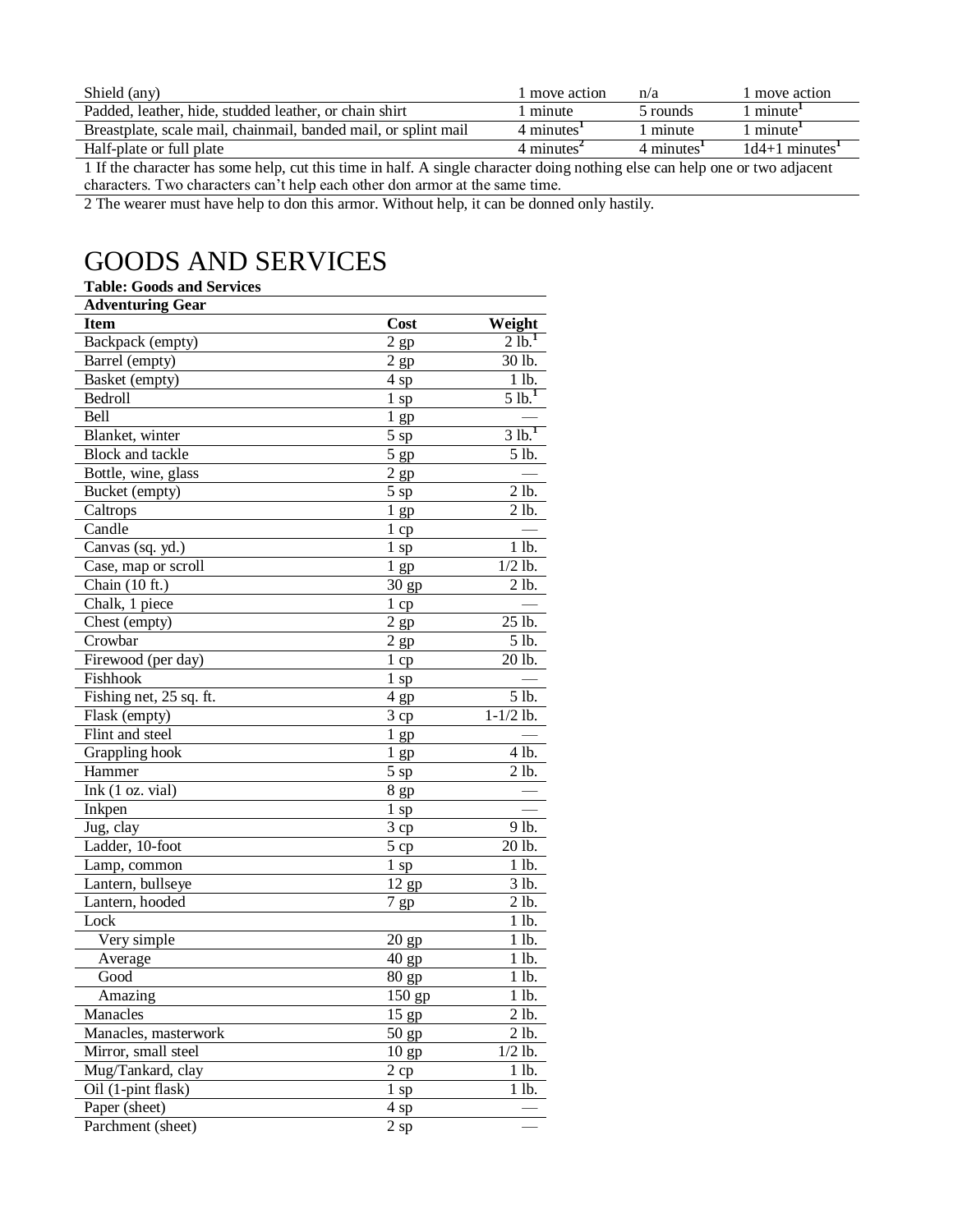| Pick, miner's                       | 3 <sub>gp</sub>   | 10 lb.                            |
|-------------------------------------|-------------------|-----------------------------------|
| Pitcher, clay                       | 2cp               | 5 lb.                             |
| Piton                               | $1$ sp            | $1/2$ lb.                         |
| Pole, 10-foot                       | $2$ sp            | 8 lb.                             |
| Pot, iron                           | 5 sp              | 10 lb.                            |
| Pouch, belt (empty)                 | $1$ gp            | $1/2 \overline{1}b.$ <sup>1</sup> |
| Ram, portable                       | 10 gp             | 20 lb.                            |
| Rations, trail (per day)            | $5$ sp            | 1 lb. <sup>1</sup>                |
| Rope, hempen (50 ft.)               | $1$ gp            | 10 lb.                            |
| Rope, silk (50 ft.)                 | 10 gp             | 5 lb.                             |
| Sack (empty)                        | $1$ sp            | $1/2$ lb. <sup>1</sup>            |
| Sealing wax                         | $1$ gp            | 1 lb.                             |
| Sewing needle                       | $\overline{5}$ sp |                                   |
| Signal whistle                      | $8$ sp            |                                   |
| Signet ring                         | $5$ gp            |                                   |
| Sledge                              | $1_{g}p$          | 10 lb.                            |
| $\overline{Soap}$ (per lb.)         | $5$ sp            | 1 lb.                             |
| Spade or shovel                     | $2$ gp            | $\overline{8}$ lb.                |
| Spyglass                            | $1,000$ gp        | 1 lb.                             |
| Tent                                | 10 <sub>gp</sub>  | $20 \overline{1}$ b. <sup>1</sup> |
| Torch                               | 1 cp              | 1 lb.                             |
| Vial, ink or potion                 | $1$ gp            | $\overline{1/10}$ lb.             |
| Waterskin                           | $1$ gp            | $4 \overline{1}b$ <sup>1</sup>    |
| Whetstone                           | 2cp               | 1 lb.                             |
| <b>Special Substances and Items</b> |                   |                                   |
| <b>Item</b>                         | Cost              | Weight                            |
| Acid (flask)                        | 10 <sub>gp</sub>  | 1 lb.                             |
| Alchemist's fire (flask)            | 20 gp             | 1 lb.                             |
| Antitoxin (vial)                    | 50 gp             |                                   |
| Everburning torch                   | 110 gp            | 1 lb.                             |
| Holy water (flask)                  | 25 gp             | $\overline{1}$ lb.                |
| Smokestick                          | 20 gp             | $1/2$ lb.                         |
| Sunrod                              | $\overline{2}$ gp | 1 lb.                             |
| Tanglefoot bag                      | 50 gp             | 4 lb.                             |
| Thunderstone                        | 30 gp             | 1 lb.                             |
| Tindertwig                          | $1$ gp            |                                   |
| <b>Tools and Skill Kits</b>         |                   |                                   |
| <b>Item</b>                         | Cost              | Weight                            |
| Alchemist's lab                     | $500$ gp          | 40 lb.                            |
| Artisan's tools                     | $5$ gp            | $\overline{5}$ lb.                |
| Artisan's tools, masterwork         | 55 gp             | $\overline{5}$ lb.                |
| Climber's kit                       | 80 gp             | $\overline{5}$ lb. <sup>1</sup>   |
| Disguise kit                        | 50 gp             | $8\overline{1}b$ <sup>1</sup>     |
| Healer's kit                        | 50 gp             | 1 lb.                             |
| Holly and mistletoe                 |                   |                                   |
| Holy symbol, wooden                 | $1$ gp            |                                   |
| Holy symbol, silver                 | $25$ gp           | 1 lb.                             |
| Hourglass                           | 25 gp             | 1 lb.                             |
| Magnifying glass                    | $100$ gp          |                                   |
| Musical instrument, common          | 5 gp              | $3\overline{1}b$ <sup>1</sup>     |
| Musical instrument, masterwork      | $100$ gp          | 3 lb. <sup>1</sup>                |
| Scale, merchant's                   | $2$ gp            | 1 lb.                             |
| Spell component pouch               |                   |                                   |
|                                     | 5 <sub>gp</sub>   | 2 lb.                             |
| Spellbook, wizard's (blank)         | 15 gp             | 3 lb.                             |
| Thieves' tools                      | 30 gp             | 1 lb.                             |
| Thieves' tools, masterwork          | $100$ gp          | 2 lb.                             |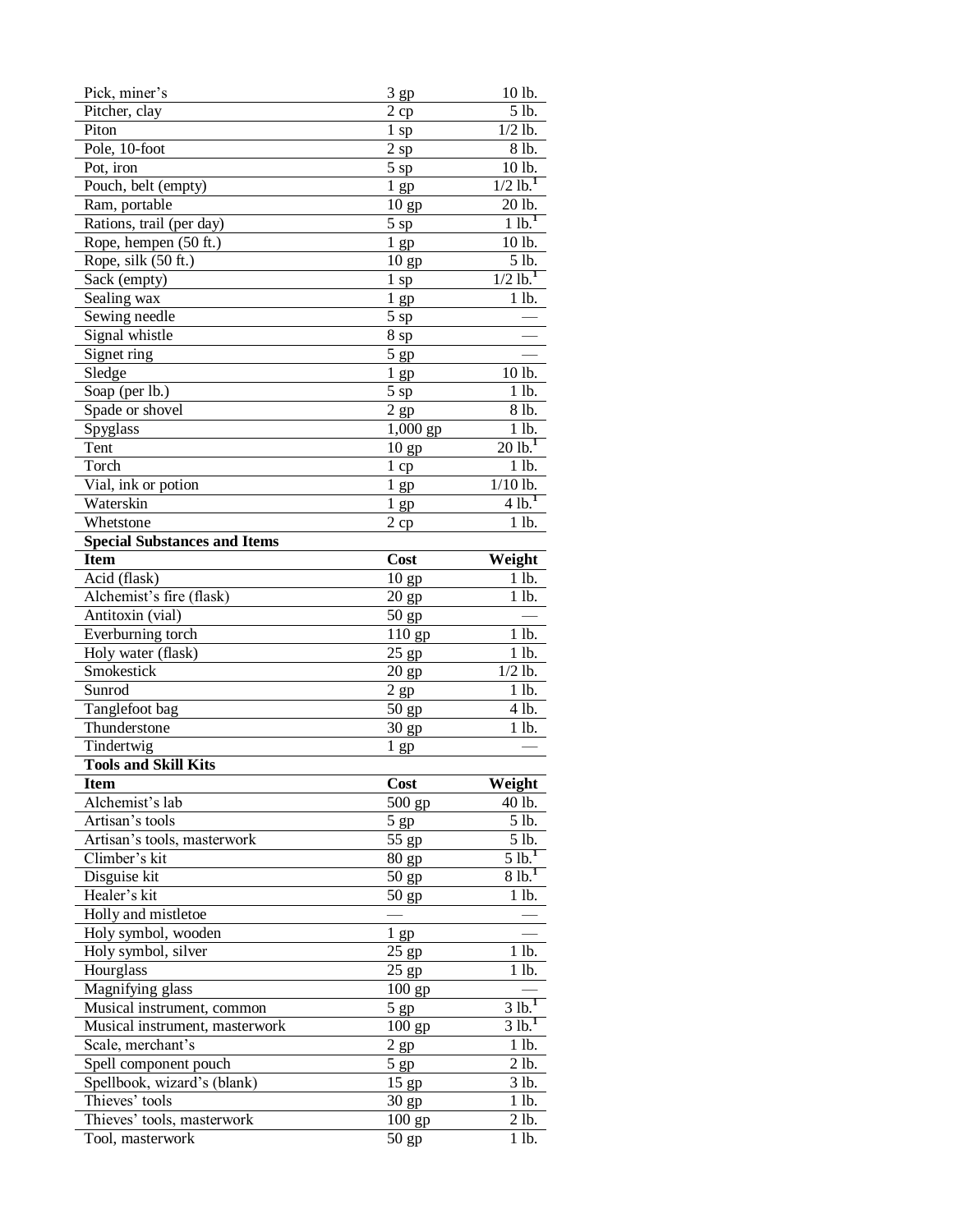| Water clock                    | $1,000$ gp       | 200 lb.                         |
|--------------------------------|------------------|---------------------------------|
| <b>Clothing</b>                |                  |                                 |
| <b>Item</b>                    | Cost             | Weight                          |
| Artisan's outfit               | $1$ gp           | 4 lb. <sup>1</sup>              |
| Cleric's vestments             | 5 <sub>gp</sub>  | $6 \text{ lb}^{\text{T}}$       |
| Cold weather outfit            | 8 gp             | $7 \text{ lb}^{-1}$             |
| Courtier's outfit              | 30 <sub>gp</sub> | $6 \text{ lb}$ <sup>T</sup>     |
| Entertainer's outfit           | 3 <sub>gp</sub>  | $4 \overline{1}b$ <sup>1</sup>  |
| Explorer's outfit              | $10$ gp          | 8 lb. <sup>1</sup>              |
| Monk's outfit                  | 5 <sub>gp</sub>  | 2 lb <sup>1</sup>               |
| Noble's outfit                 | 75 gp            | $10 \text{ lb.}^1$              |
| Peasant's outfit               | $1$ sp           | 2 lb. <sup>1</sup>              |
| Royal outfit                   | $200$ gp         | $15$ lb. <sup>1</sup>           |
| Scholar's outfit               | 5 gp             | $6 \text{ lb.}^1$               |
| Traveler's outfit              | 1 gp             | $\overline{5}$ lb. <sup>1</sup> |
| Food, Drink, and Lodging       |                  |                                 |
| <b>Item</b>                    | Cost             | Weight                          |
| Ale                            |                  |                                 |
| Gallon                         | $2$ sp           | 8 lb.                           |
| Mug                            | 4 cp             | 1 lb.                           |
| Banquet (per person)           | $10$ gp          |                                 |
| Bread, per loaf                | 2cp              | $1/2$ lb.                       |
| Cheese, hunk of                | 1 sp             | $1/2$ lb.                       |
| Inn stay (per day)             |                  |                                 |
| Good                           | 2 <sub>gp</sub>  |                                 |
| Common                         | 5 sp             |                                 |
| Poor                           | $2$ sp           |                                 |
| Meals (per day)                |                  |                                 |
| Good                           | 5 sp             |                                 |
| Common                         | 3 sp             |                                 |
| Poor                           | $1$ sp           |                                 |
| Meat, chunk of                 | 3 sp             | $1/2$ lb.                       |
| Wine                           |                  |                                 |
| Common (pitcher)               | $2$ sp           | 6 lb.                           |
| Fine (bottle)                  | $10$ gp          | $1 - 1/2$ lb.                   |
| <b>Mounts and Related Gear</b> |                  |                                 |
| Item                           | Cost             | Weight                          |
| <b>Barding</b>                 |                  |                                 |
| Medium creature                | x2               | хl                              |
| Large creature                 | х4               | x2                              |
| Bit and bridle                 | $2$ gp           | 1 lb.                           |
| Dog, guard                     | $25$ gp          |                                 |
| Dog, riding                    | 150 gp           |                                 |
| Donkey or mule                 | 8 gp             |                                 |
| Feed (per day)                 | 5cp              | 10 lb.                          |
| Horse                          |                  |                                 |
| Horse, heavy                   | $200$ gp         |                                 |
| Horse, light                   | 75 gp            |                                 |
| Pony                           | 30 gp            |                                 |
| Warhorse, heavy                | $400$ gp         |                                 |
| Warhorse, light                | 150 gp           |                                 |
| Warpony                        | $100$ gp         |                                 |
| Saddle                         |                  |                                 |
| Military                       | $20$ gp          | 30 lb.                          |
| Pack                           | 5 gp             | 15 lb.                          |
| Riding                         | $10$ gp          | 25 lb.                          |
| $Sadda$ Exotic                 |                  |                                 |

Saddle, Exotic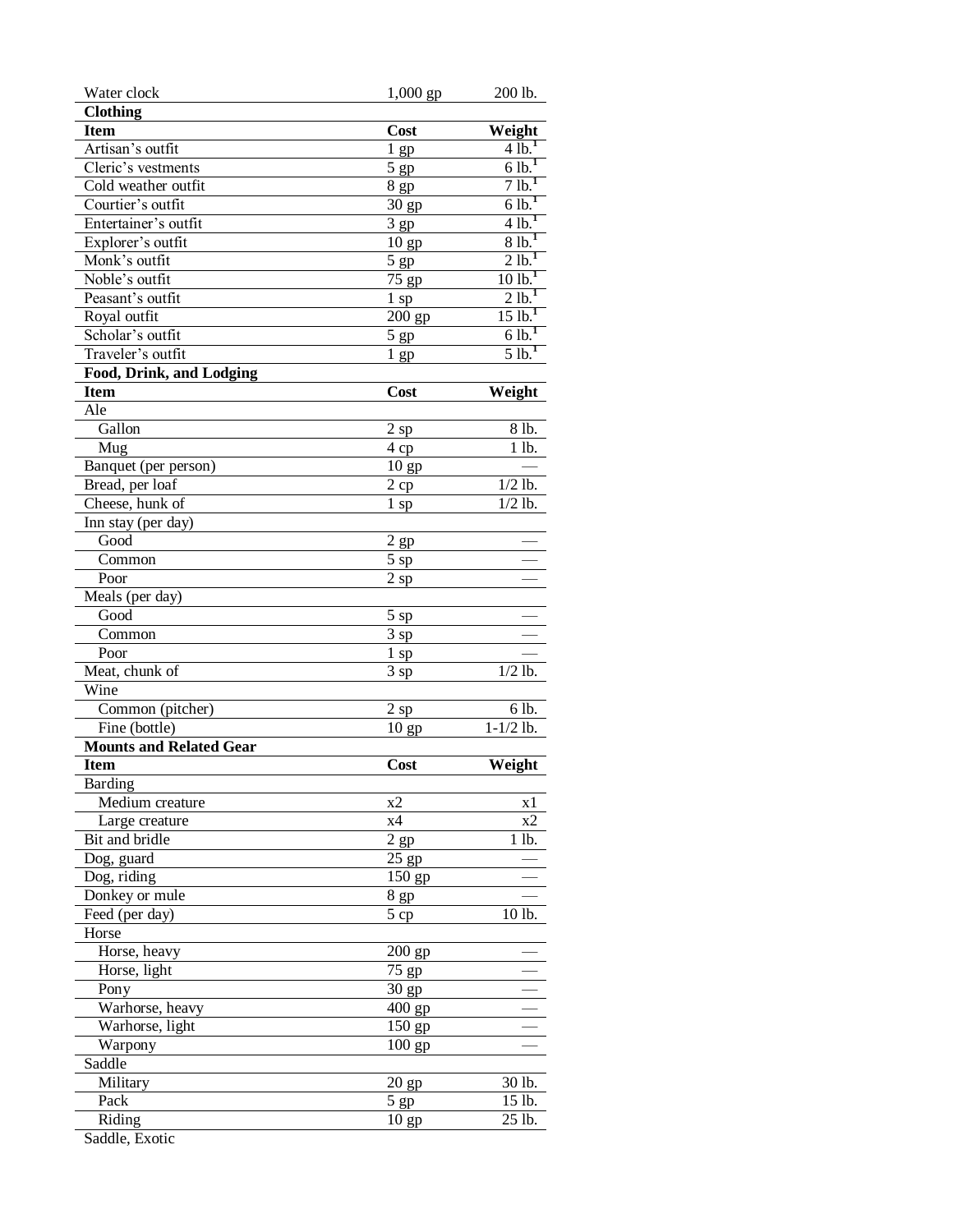| Military                                | 60 gp                                               | 40 lb.  |
|-----------------------------------------|-----------------------------------------------------|---------|
| Pack                                    | $\overline{15}$ gp                                  | 20 lb.  |
| Riding                                  | 30 gp                                               | 30 lb.  |
| Saddlebags                              | 4 gp                                                | 8 lb.   |
| Stabling (per day)                      | $5$ sp                                              |         |
| <b>Transport</b>                        |                                                     |         |
| <b>Item</b>                             | Cost                                                | Weight  |
| Carriage                                | $100$ gp                                            | 600 lb. |
| Cart                                    | $15$ gp                                             | 200 lb. |
| Galley                                  | 30,000 gp                                           |         |
| Keelboat                                | 3,000 gp                                            |         |
| Longship                                | 10,000 gp                                           |         |
| Rowboat                                 | 50 gp                                               | 100 lb. |
| Oar                                     | $2$ gp                                              | 10 lb.  |
| Sailing ship                            | 10,000 gp                                           |         |
| Sled                                    | $20$ gp                                             | 300 lb. |
| Wagon                                   | $35$ gp                                             | 400 lb. |
| Warship                                 | $25,000$ gp                                         |         |
| <b>Spellcasting and Services</b>        |                                                     |         |
| <b>Service</b>                          | Cost                                                |         |
| Coach cab                               | 3 cp per mile                                       |         |
| Hireling, trained                       | 3 sp per day                                        |         |
| Hireling, untrained                     | 1 sp per day                                        |         |
| Messenger                               | 2 cp per mile                                       |         |
| Road or gate toll                       | 1cp                                                 |         |
| Ship's passage                          | 1 sp per mile                                       |         |
| Spell, 0-level                          | $rac{5}{9}$ $\overline{gp}^2$<br>Caster level x□    |         |
| Spell, 1st-level                        | $10 \text{ gp}^2$<br>Caster level x                 |         |
| Spell, 2nd-level                        | $\frac{20 \text{ gp}^2}{ }$<br>Caster level $x\Box$ |         |
| Spell, 3rd-level                        | $\frac{30 \text{ gp}^2}{ }$<br>Caster level x       |         |
| Spell, 4th-level                        | $\frac{40 \text{ gp}^2}{ }$<br>Caster level x       |         |
| Spell, 5th-level                        | $\frac{50 \text{ gp}^2}{ }$<br>Caster level x       |         |
| Spell, 6th-level                        | $60 \text{ gp}^2$<br>Caster level x□                |         |
| Spell, 7th-level                        | $\frac{70 \text{ gp}^2}{ }$<br>Caster level x□      |         |
| Spell, 8th-level                        | $80 \text{ gp}^2$<br>Caster level x                 |         |
| Spell, 9th-level                        | $\frac{90 \text{ gp}^2}{ }$<br>Caster level x       |         |
| - No weight, or no weight worth noting. |                                                     |         |

1 These items weigh one-quarter this amount when made for Small characters. Containers for Small characters also carry one-quarter the normal amount.

2 See spell description for additional costs. If the additional costs put the spell's total cost above 3,000 gp, that spell is not generally available.

### ADVENTURING GEAR

few of the pieces of adventuring gear found on Table: Goods and Services are described below, along with any special benefits they confer on the user ("you").

**Caltrops:** A caltrop is a four-pronged iron spike crafted so that one prong faces up no matter how the caltrop comes to rest. You scatter caltrops on the ground in the hope that your enemies step on them or are at least forced to slow down to avoid them. One 2- pound bag of caltrops covers an area 5 feet square.

Each time a creature moves into an area covered by caltrops (or spends a round fighting while standing in such an area), it might step on one. The caltrops make an attack roll (base attack bonus +0) against the creature. For this attack, the creature's shield, armor, and deflection bonuses do not count. If the creature is wearing shoes or other footwear, it gets a  $+2$  armor bonus to AC. If the caltrops succeed on the attack, the creature has stepped on one. The caltrop deals 1 point of damage, and the creature's speed is reduced by one-half because its foot is wounded. This movement penalty lasts for 24 hours, or until the creature is successfully treated with a DC 15 Heal check, or until it receives at least 1 point of magical curing. A charging or running creature must immediately stop if it steps on a caltrop. Any creature moving at half speed or slower can pick its way through a bed of caltrops with no trouble.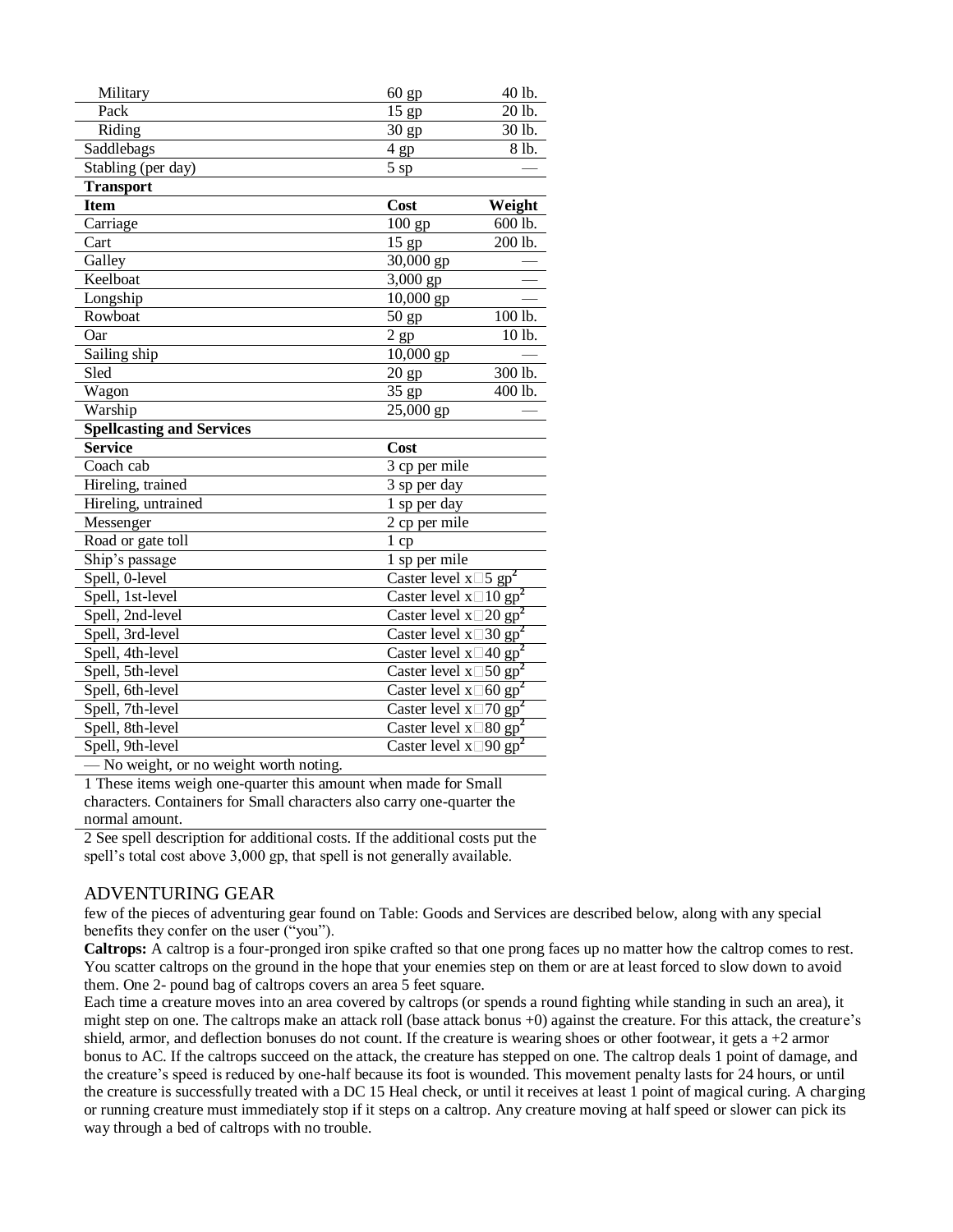Caltrops may not be effective against unusual opponents.

**Candle:** A candle dimly illuminates a 5-foot radius and burns for 1 hour.

**Chain:** Chain has hardness 10 and 5 hit points. It can be burst with a DC 26 Strength check.

**Crowbar:** A crowbar it grants a +2 circumstance bonus on Strength checks made for such purposes. If used in combat, treat a crowbar as a one-handed improvised weapon that deals bludgeoning damage equal to that of a club of its size.

**Flint and Steel:** Lighting a torch with flint and steel is a full-round action, and lighting any other fire with them takes at least that long.

**Grappling Hook:** Throwing a grappling hook successfully requires a Use Rope check (DC 10, +2 per 10 feet of distance thrown).

**Hammer:** If a hammer is used in combat, treat it as a one-handed improvised weapon that deals bludgeoning damage equal to that of a spiked gauntlet of its size.

**Ink:** This is black ink. You can buy ink in other colors, but it costs twice as much.

**Jug, Clay:** This basic ceramic jug is fitted with a stopper and holds 1 gallon of liquid.

**Lamp, Common:** A lamp clearly illuminates a 15-foot radius, provides shadowy illumination out to a 30-foot radius, and burns for 6 hours on a pint of oil. You can carry a lamp in one hand.

**Lantern, Bullseye:** A bullseye lantern provides clear illumination in a 60-foot cone and shadowy illumination in a 120-foot cone. It burns for 6 hours on a pint of oil. You can carry a bullseye lantern in one hand.

**Lantern, Hooded:** A hooded lantern clearly illuminates a 30-foot radius and provides shadowy illumination in a 60-foot radius. It burns for 6 hours on a pint of oil. You can carry a hooded lantern in one hand.

**Lock:** The DC to open a lock with the Open Lock skill depends on the lock's quality: simple (DC 20), average (DC 25), good (DC 30), or superior (DC 40).

**Manacles and Manacles, Masterwork:** Manacles can bind a Medium creature. A manacled creature can use the Escape Artist skill to slip free (DC 30, or DC 35 for masterwork manacles). Breaking the manacles requires a Strength check (DC 26, or DC 28 for masterwork manacles). Manacles have hardness 10 and 10 hit points.

Most manacles have locks; add the cost of the lock you want to the cost of the manacles.

For the same cost, you can buy manacles for a Small creature.

For a Large creature, manacles cost ten times the indicated amount, and for a Huge creature, one hundred times this amount. Gargantuan, Colossal, Tiny, Diminutive, and Fine creatures can be held only by specially made manacles.

**Oil:** A pint of oil burns for 6 hours in a lantern. You can use a flask of oil as a splash weapon. Use the rules for alchemist's fire, except that it takes a full round action to prepare a flask with a fuse. Once it is thrown, there is a 50% chance of the flask igniting successfully.

You can pour a pint of oil on the ground to cover an area 5 feet square, provided that the surface is smooth. If lit, the oil burns for 2 rounds and deals 1d3 points of fire damage to each creature in the area.

**Ram, Portable:** This iron-shod wooden beam gives you a +2 circumstance bonus on Strength checks made to break open a door and it allows a second person to help you without having to roll, increasing your bonus by 2.

**Rope, Hempen:** This rope has 2 hit points and can be burst with a DC 23 Strength check.

**Rope, Silk:** This rope has 4 hit points and can be burst with a DC 24 Strength check. It is so supple that it provides a +2 circumstance bonus on Use Rope checks.

**Spyglass:** Objects viewed through a spyglass are magnified to twice their size.

**Torch:** A torch burns for 1 hour, clearly illuminating a 20-foot radius and providing shadowy illumination out to a 40- foot radius. If a torch is used in combat, treat it as a one-handed improvised weapon that deals bludgeoning damage equal to that of a gauntlet of its size, plus 1 point of fire damage.

**Vial:** A vial holds 1 ounce of liquid. The stoppered container usually is no more than 1 inch wide and 3 inches high.

### SPECIAL SUBSTANCES AND ITEMS

Any of these substances except for the everburning torch and holy water can be made by a character with the Craft (alchemy) skill.

**Acid:** You can throw a flask of acid as a splash weapon. Treat this attack as a ranged touch attack with a range increment of 10 feet. A direct hit deals 1d6 points of acid damage. Every creature within 5 feet of the point where the acid hits takes 1 point of acid damage from the splash.

**Alchemist's Fire:** You can throw a flask of alchemist's fire as a splash weapon. Treat this attack as a ranged touch attack with a range increment of 10 feet.

A direct hit deals 1d6 points of fire damage. Every creature within 5 feet of the point where the flask hits takes 1 point of fire damage from the splash. On the round following a direct hit, the target takes an additional 1d6 points of damage. If desired, the target can use a full-round action to attempt to extinguish the flames before taking this additional damage. Extinguishing the flames requires a DC 15 Reflex save. Rolling on the ground provides the target a +2 bonus on the save. Leaping into a lake or magically extinguishing the flames automatically smothers the fire.

**Antitoxin:** If you drink antitoxin, you get a +5 alchemical bonus on Fortitude saving throws against poison for 1 hour. **Everburning Torch:** This otherwise normal torch has a *continual flame* spell cast upon it. An everburning torch clearly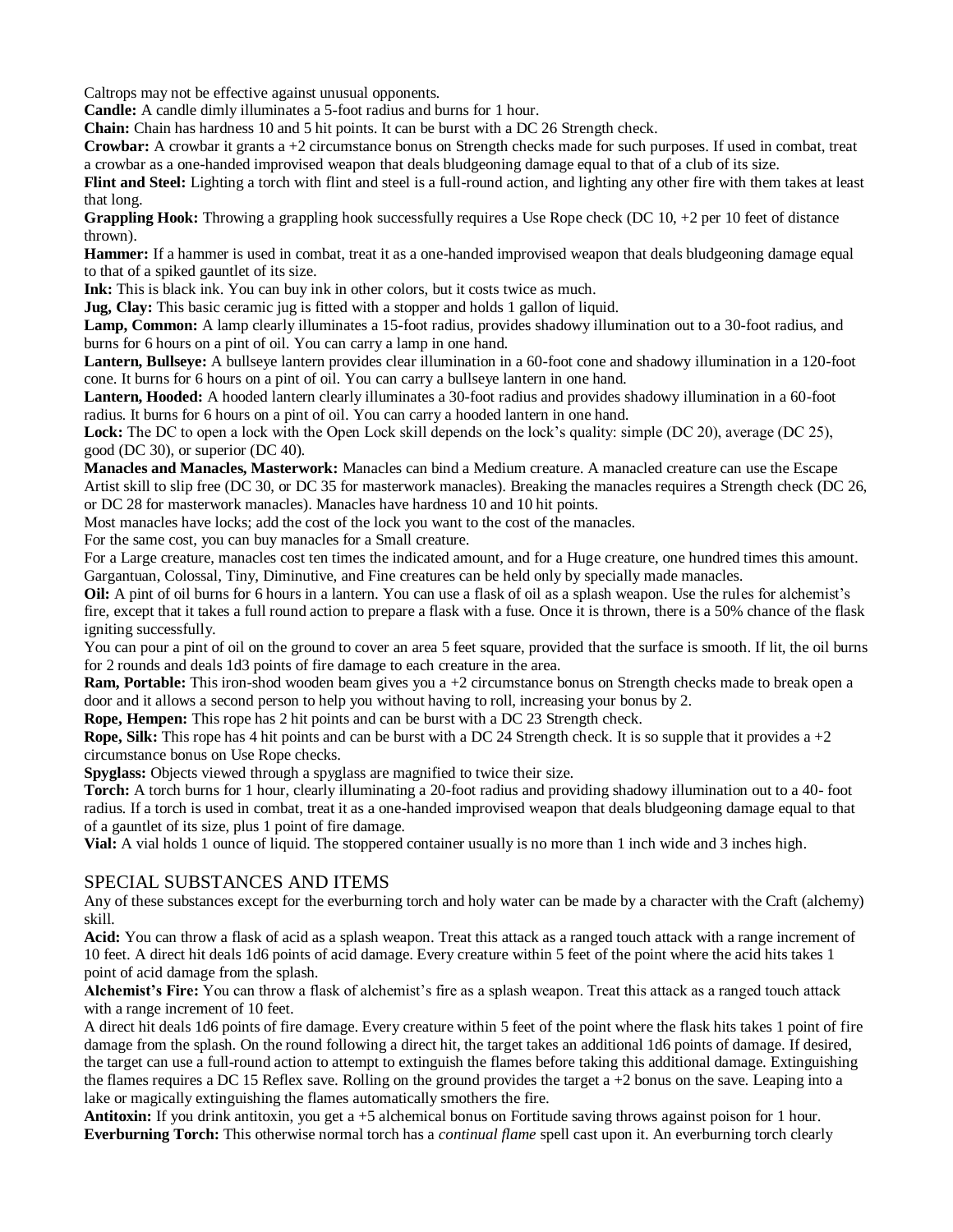illuminates a 20-foot radius and provides shadowy illumination out to a 40-foot radius.

**Holy Water:** Holy water damages undead creatures and evil outsiders almost as if it were acid. A flask of holy water can be thrown as a splash weapon.

Treat this attack as a ranged touch attack with a range increment of 10 feet. A flask breaks if thrown against the body of a corporeal creature, but to use it against an incorporeal creature, you must open the flask and pour the holy water out onto the target. Thus, you can douse an incorporeal creature with holy water only if you are adjacent to it. Doing so is a ranged touch attack that does not provoke attacks of opportunity.

A direct hit by a flask of holy water deals 2d4 points of damage to an undead creature or an evil outsider. Each such creature within 5 feet of the point where the flask hits takes 1 point of damage from the splash.

Temples to good deities sell holy water at cost (making no profit).

**Smokestick:** This alchemically treated wooden stick instantly creates thick, opaque smoke when ignited. The smoke fills a 10- foot cube (treat the effect as a *fog cloud* spell, except that a moderate or stronger wind dissipates the smoke in 1 round). The stick is consumed after 1 round, and the smoke dissipates naturally.

**Sunrod:** This 1-foot-long, gold-tipped, iron rod glows brightly when struck. It clearly illuminates a 30-foot radius and provides shadowy illumination in a 60-foot radius. It glows for 6 hours, after which the gold tip is burned out and worthless. **Tanglefoot Bag:** When you throw a tanglefoot bag at a creature (as a ranged touch attack with a range increment of 10 feet), the bag comes apart and the goo bursts out, entangling the target and then becoming tough and resilient upon exposure to air. An entangled creature takes a –2 penalty on attack rolls and a –4 penalty to Dexterity and must make a DC 15 Reflex save or be glued to the floor, unable to move. Even on a successful save, it can move only at half speed. Huge or larger creatures are unaffected by a tanglefoot bag. A flying creature is not stuck to the floor, but it must make a DC 15 Reflex save or be unable to fly (assuming it uses its wings to fly) and fall to the ground. A tanglefoot bag does not function underwater.

A creature that is glued to the floor (or unable to fly) can break free by making a DC 17 Strength check or by dealing 15 points of damage to the goo with a slashing weapon. A creature trying to scrape goo off itself, or another creature assisting, does not need to make an attack roll; hitting the goo is automatic, after which the creature that hit makes a damage roll to see how much of the goo was scraped off. Once free, the creature can move (including flying) at half speed. A character capable of spellcasting who is bound by the goo must make a DC 15 Concentration check to cast a spell. The goo becomes brittle and fragile after 2d4 rounds, cracking apart and losing its effectiveness. An application of *universal solvent* to a stuck creature dissolves the alchemical goo immediately.

**Thunderstone:** You can throw this stone as a ranged attack with a range increment of 20 feet. When it strikes a hard surface (or is struck hard), it creates a deafening bang that is treated as a sonic attack. Each creature within a 10-foot-radius spread must make a DC 15 Fortitude save or be deafened for 1 hour. A deafened creature, in addition to the obvious effects, takes a –4 penalty on initiative and has a 20% chance to miscast and lose any spell with a verbal component that it tries to cast. Since you don't need to hit a specific target, you can simply aim at a particular 5-foot square. Treat the target square as AC 5. **Tindertwig:** The alchemical substance on the end of this small, wooden stick ignites when struck against a rough surface. Creating a flame with a tindertwig is much faster than creating a flame with flint and steel (or a magnifying glass) and tinder. Lighting a torch with a tindertwig is a standard action (rather than a full-round action), and lighting any other fire with one is at least a standard action.

### TOOLS AND SKILL KITS

**Alchemist's Lab:** An alchemist's lab always has the perfect tool for making alchemical items, so it provides a +2 circumstance bonus on Craft (alchemy) checks. It has no bearing on the costs related to the Craft (alchemy) skill. Without this lab, a character with the Craft (alchemy) skill is assumed to have enough tools to use the skill but not enough to get the +2 bonus that the lab provides.

**Artisan's Tools:** These special tools include the items needed to pursue any craft. Without them, you have to use improvised tools (–2 penalty on Craft checks), if you can do the job at all.

**Artisan's Tools, Masterwork:** These tools serve the same purpose as artisan's tools (above), but masterwork artisan's tools are the perfect tools for the job, so you get a  $+2$  circumstance bonus on Craft checks made with them.

**Climber's Kit:** This is the perfect tool for climbing and gives you a +2 circumstance bonus on Climb checks.

**Disguise Kit:** The kit is the perfect tool for disguise and provides a +2 circumstance bonus on Disguise checks. A disguise kit is exhausted after ten uses.

**Healer's Kit:** It is the perfect tool for healing and provides a +2 circumstance bonus on Heal checks. A healer's kit is exhausted after ten uses.

**Holy Symbol, Silver or Wooden:** A holy symbol focuses positive energy. A cleric or paladin uses it as the focus for his spells and as a tool for turning undead. Each religion has its own holy symbol.

*Unholy Symbols:* An unholy symbol is like a holy symbol except that it focuses negative energy and is used by evil clerics (or by neutral clerics who want to cast evil spells or command undead).

**Magnifying Glass:** This simple lens allows a closer look at small objects. It is also useful as a substitute for flint and steel when starting fires. Lighting a fire with a magnifying glass requires light as bright as sunlight to focus, tinder to ignite, and at least a full-round action. A magnifying glass grants  $a + 2$  circumstance bonus on Appraise checks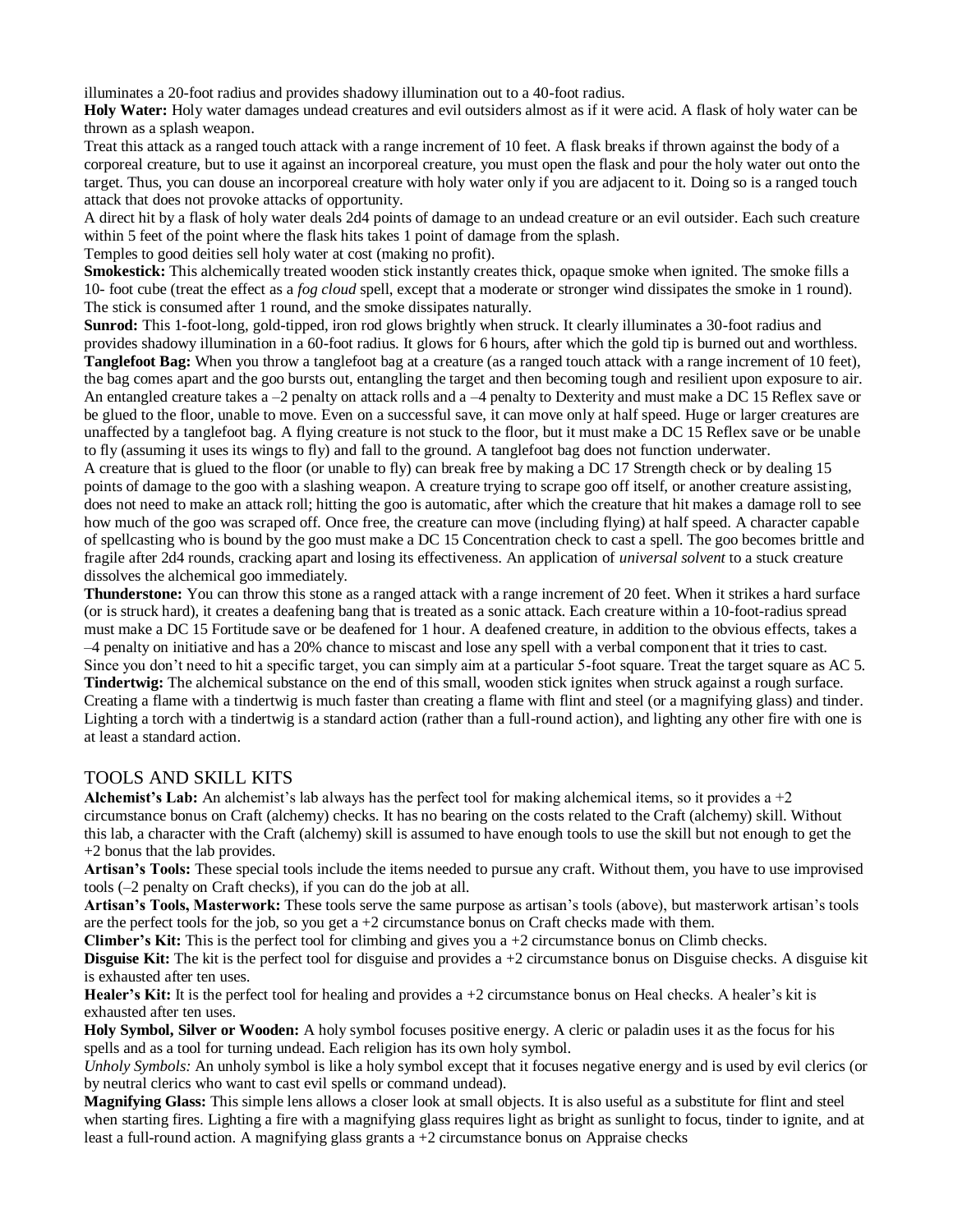involving any item that is small or highly detailed.

**Musical Instrument, Common or Masterwork:** A masterwork instrument grants a +2 circumstance bonus on Perform checks involving its use.

**Scale, Merchant's:** A scale grants a +2 circumstance bonus on Appraise checks involving items that are valued by weight, including anything made of precious metals.

**Spell Component Pouch:** A spellcaster with a spell component pouch is assumed to have all the material components and focuses needed for spellcasting, except for those components that have a specific cost, divine focuses, and focuses that wouldn't fit in a pouch.

**Spellbook, Wizard's (Blank):** A spellbook has 100 pages of parchment, and each spell takes up one page per spell level (one page each for 0-level spells).

**Thieves' Tools:** This kit contains the tools you need to use the Disable Device and Open Lock skills. Without these tools, you must improvise tools, and you take a –2 circumstance penalty on Disable Device and Open Locks checks.

**Thieves' Tools, Masterwork:** This kit contains extra tools and tools of better make, which grant a +2 circumstance bonus on Disable Device and Open Lock checks.

**Tool, Masterwork:** This well-made item is the perfect tool for the job. It grants a +2 circumstance bonus on a related skill check (if any). Bonuses provided by multiple masterwork items used toward the same skill check do not stack.

**Water Clock:** This large, bulky contrivance gives the time accurate to within half an hour per day since it was last set. It requires a source of water, and it must be kept still because it marks time by the regulated flow of droplets of water.

### CLOTHING

**Artisan's Outfit:** This outfit includes a shirt with buttons, a skirt or pants with a drawstring, shoes, and perhaps a cap or hat. It may also include a belt or a leather or cloth apron for carrying tools.

**Cleric's Vestments:** These ecclesiastical clothes are for performing priestly functions, not for adventuring.

**Cold Weather Outfit:** A cold weather outfit includes a wool coat, linen shirt, wool cap, heavy cloak, thick pants or skirt, and boots. This outfit grants a +5 circumstance bonus on Fortitude saving throws against exposure to cold weather.

**Courtier's Outfit:** This outfit includes fancy, tailored clothes in whatever fashion happens to be the current style in the courts of the nobles. Anyone trying to influence nobles or courtiers while wearing street dress will have a hard time of it  $(-2)$ penalty on Charisma-based skill checks to influence such individuals). If you wear this outfit without jewelry (costing an additional 50 gp), you look like an out-of-place commoner.

**Entertainer's Outfit:** This set of flashy, perhaps even gaudy, clothes is for entertaining. While the outfit looks whimsical, its practical design lets you tumble, dance, walk a tightrope, or just run (if the audience turns ugly).

**Explorer's Outfit:** This is a full set of clothes for someone who never knows what to expect. It includes sturdy boots, leather breeches or a skirt, a belt, a shirt (perhaps with a vest or jacket), gloves, and a cloak. Rather than a leather skirt, a leather overtunic may be worn over a cloth skirt. The clothes have plenty of pockets (especially the cloak). The outfit also includes any extra items you might need, such as a scarf or a wide-brimmed hat.

**Monk's Outfit:** This simple outfit includes sandals, loose breeches, and a loose shirt, and is all bound together with sashes. The outfit is designed to give you maximum mobility, and it's made of high-quality fabric. You can hide small weapons in pockets hidden in the folds, and the sashes are strong enough to serve as short ropes.

**Noble's Outfit:** This set of clothes is designed specifically to be expensive and to show it. Precious metals and gems are worked into the clothing. To fit into the noble crowd, every would-be noble also needs a signet ring (see Adventuring Gear, above) and jewelry (worth at least 100 gp).

**Peasant's Outfit:** This set of clothes consists of a loose shirt and baggy breeches, or a loose shirt and skirt or overdress. Cloth wrappings are used for shoes.

**Royal Outfit:** This is just the clothing, not the royal scepter, crown, ring, and other accoutrements. Royal clothes are ostentatious, with gems, gold, silk, and fur in abundance.

Scholar's Outfit: Perfect for a scholar, this outfit includes a robe, a belt, a cap, soft shoes, and possibly a cloak.

**Traveler's Outfit:** This set of clothes consists of boots, a wool skirt or breeches, a sturdy belt, a shirt (perhaps with a vest or jacket), and an ample cloak with a hood.

### FOOD, DRINK, AND LODGING

**Inn:** Poor accommodations at an inn amount to a place on the floor near the hearth. Common accommodations consist of a place on a raised, heated floor, the use of a blanket and a pillow. Good accommodations consist of a small, private room with one bed, some amenities, and a covered chamber pot in the corner.

**Meals:** Poor meals might be composed of bread, baked turnips, onions, and water. Common meals might consist of bread, chicken stew, carrots, and watered-down ale or wine. Good meals might be composed of bread and pastries, beef, peas, and ale or wine.

### MOUNTS AND RELATED GEAR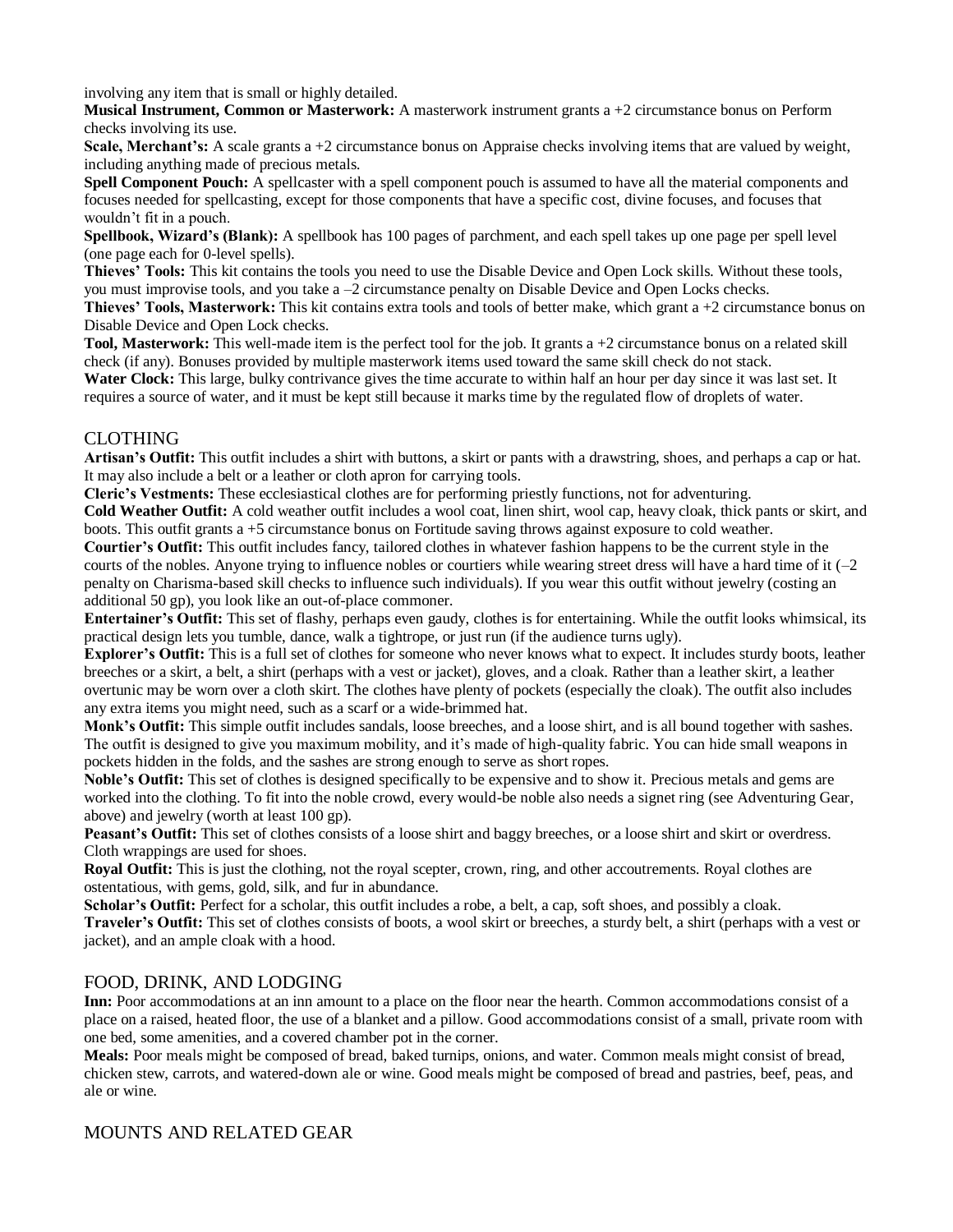**Barding, Medium Creature and Large Creature:** Barding is a type of armor that covers the head, neck, chest, body, and possibly legs of a horse or other mount. Barding made of medium or heavy armor provides better protection than light barding, but at the expense of speed. Barding can be made of any of the armor types found on Table: Armor and Shields. Armor for a horse (a Large nonhumanoid creature) costs four times as much as armor for a human (a Medium humanoid creature) and also weighs twice as much as the armor found on Table: Armor and Shields (see Armor for Unusual Creatures). If the barding is for a pony or other Medium mount, the cost is only double, and the weight is the same as for Medium armor worn by a humanoid. Medium or heavy barding slows a mount that wears it, as shown on the table below.

|                | <b>Base Speed</b>    |                      |          |
|----------------|----------------------|----------------------|----------|
| <b>Barding</b> | (40 ft.)             | $(50$ ft.)           | (60 ft.) |
| Medium         | $30$ ft.             | $35$ ft.             | 40 ft.   |
| Heavy          | $30 \text{ ft}^{-1}$ | $35 \text{ ft}^{-1}$ | 40 ft.   |

1 A mount wearing heavy armor moves at only triple its normal speed when running instead of quadruple.

Flying mounts can't fly in medium or heavy barding.

Removing and fitting barding takes five times as long as the figures given on Table: Donning Armor. A barded animal cannot be used to carry any load other than the rider and normal saddlebags.

**Dog, Riding:** This Medium dog is specially trained to carry a Small humanoid rider. It is brave in combat like a warhorse. You take no damage when you fall from a riding dog.

**Donkey or Mule:** Donkeys and mules are stolid in the face of danger, hardy, surefooted, and capable of carrying heavy loads over vast distances. Unlike a horse, a donkey or a mule is willing (though not eager) to enter dungeons and other strange or threatening places.

**Feed:** Horses, donkeys, mules, and ponies can graze to sustain themselves, but providing feed for them is much better. If you have a riding dog, you have to feed it at least some meat.

**Horse:** A horse (other than a pony) is suitable as a mount for a human, dwarf, elf, half-elf, or half-orc. A pony is smaller than a horse and is a suitable mount for a gnome or halfling.

Warhorses and warponies can be ridden easily into combat. Light horses, ponies, and heavy horses are hard to control in combat.

**Saddle, Exotic:** An exotic saddle is like a normal saddle of the same sort except that it is designed for an unusual mount. Exotic saddles come in military, pack, and riding styles.

**Saddle, Military:** A military saddle braces the rider, providing a +2 circumstance bonus on Ride checks related to staying in the saddle. If you're knocked unconscious while in a military saddle, you have a 75% chance to stay in the saddle (compared to 50% for a riding saddle).

**Saddle, Pack:** A pack saddle holds gear and supplies, but not a rider. It holds as much gear as the mount can carry. **Saddle, Riding:** The standard riding saddle supports a rider.

### TRANSPORT

**Carriage**: This four-wheeled vehicle can transport as many as four people within an enclosed cab, plus two drivers. In general, two horses (or other beasts of burden) draw it. A carriage comes with the harness needed to pull it.

**Cart:** This two-wheeled vehicle can be drawn by a single horse (or other beast of burden). It comes with a harness. **Galley:** This three-masted ship has seventy oars on either side and requires a total crew of 200. A galley is 130 feet long and 20 feet wide, and it can carry 150 tons of cargo or 250 soldiers. For 8,000 gp more, it can be fitted with a ram and castles with firing platforms fore, aft, and amidships. This ship cannot make sea voyages and sticks to the coast. It moves about 4 miles per hour when being rowed or under sail.

**Keelboat:** This 50- to 75-foot-long ship is 15 to 20 feet wide and has a few oars to supplement its single mast with a square sail. It has a crew of eight to fifteen and can carry 40 to 50 tons of cargo or 100 soldiers. It can make sea voyages, as well as sail down rivers (thanks to its flat bottom). It moves about 1 mile per hour.

**Longship:** This 75-foot-long ship with forty oars requires a total crew of 50. It has a single mast and a square sail, and it can carry 50 tons of cargo or 120 soldiers. A longship can make sea voyages. It moves about 3 miles per hour when being rowed or under sail.

**Rowboat:** This 8- to 12-foot-long boat holds two or three Medium passengers. It moves about 1-1/2 miles per hour.

**Sailing Ship:** This larger, seaworthy ship is 75 to 90 feet long and 20 feet wide and has a crew of 20. It can carry 150 tons of cargo. It has square sails on its two masts and can make sea voyages. It moves about 2 miles per hour.

**Sled:** This is a wagon on runners for moving through snow and over ice. In general, two horses (or other beasts of burden) draw it. A sled comes with the harness needed to pull it.

**Wagon:** This is a four-wheeled, open vehicle for transporting heavy loads. In general, two horses (or other beasts of burden)